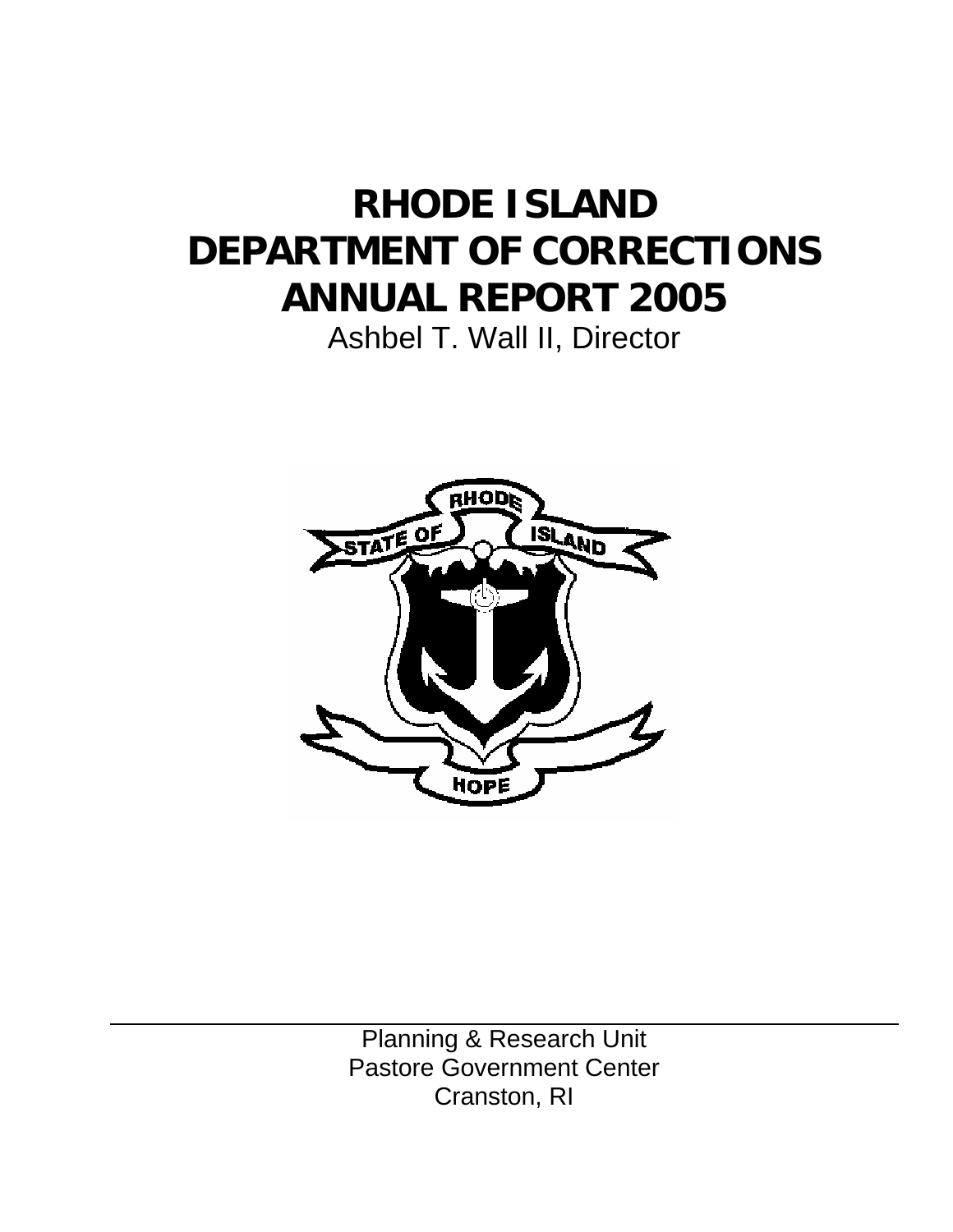# **TABLE OF CONTENTS**

|      | <b>Section</b>                                                                                                                                                                                                                                                                                                                                                                                                                       | <u>Page</u>    |
|------|--------------------------------------------------------------------------------------------------------------------------------------------------------------------------------------------------------------------------------------------------------------------------------------------------------------------------------------------------------------------------------------------------------------------------------------|----------------|
| I.   | <b>INTRODUCTION TO REPORT</b>                                                                                                                                                                                                                                                                                                                                                                                                        | $\overline{2}$ |
| II.  | RIDOC DESCRIPTION AND DATA CAVEATS                                                                                                                                                                                                                                                                                                                                                                                                   | 3              |
| III. | <b>TOTAL POPULATION STATISTICS</b><br><b>Average Annual Population FY96-FY05</b><br>a.<br>Male, Female, and Total Populations<br><b>Average Annual Population FY96-FY05</b><br>b.<br>Awaiting Trial, Sentenced, and Total Populations<br><b>Average Monthly Population CY05</b><br>$C_{-}$<br>Awaiting Trial, Sentenced, and Total Populations<br><b>Total Population Demographics</b><br>d.<br>Offense Type, Race, Age<br>$\bullet$ | 4              |
|      | IV. AWAITING TRIAL POPULATION STATISTICS<br>a. Total Awaiting Trial Population (Males and Females)<br>Offense Type, Race, Age, Bail Status                                                                                                                                                                                                                                                                                           | 9              |
|      | V. SENTENCED POPULATION STATISTICS<br><b>Total Sentenced Population (Males and Females)</b><br>a.<br><b>Facility-specific Demographics</b><br>b.<br>Offense Type, Race, Age, Sentence Length                                                                                                                                                                                                                                         | 13             |
|      | VI. COMMUNITY CORRECTIONS STATISTICS<br>a. Probation Population<br>b. Parole Population                                                                                                                                                                                                                                                                                                                                              | 21             |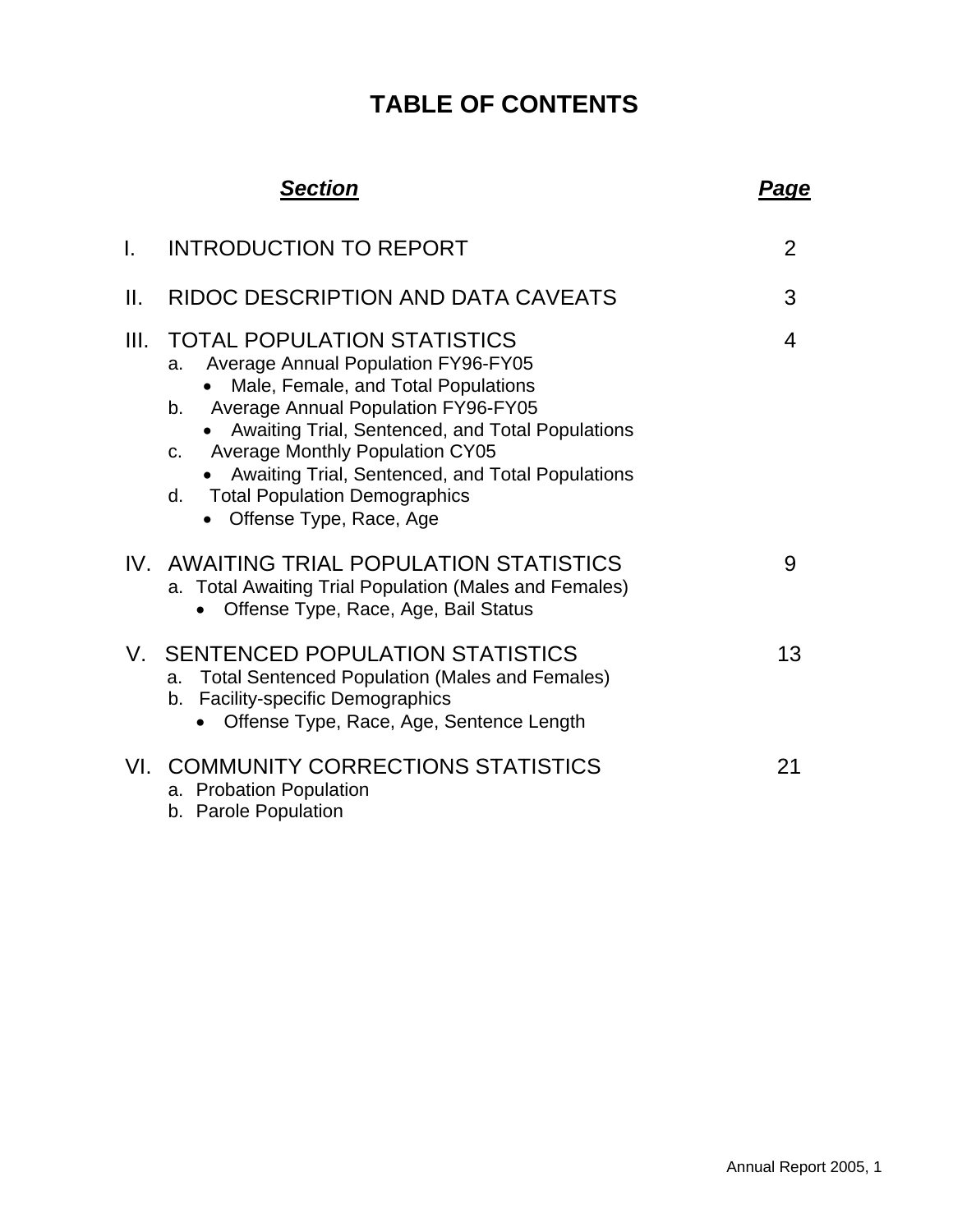# *I. INTRODUCTION*

The Planning & Research Unit, Administrative Division of the Rhode Island Department of Corrections (RIDOC) prepared this report. Data contained in the report were obtained through the Department's INFACTS (Inmate Tracking) and Probation & Parole Tracking System databases and analyzed by the Planning & Research Unit staff.

Additional copies of this report can be downloaded from the RIDOC website at www.doc.state.ri.us/administration/admin.htm. If you should require additional information regarding the information contained in this report, contact the Principal Research Technician at (401) 462-3924.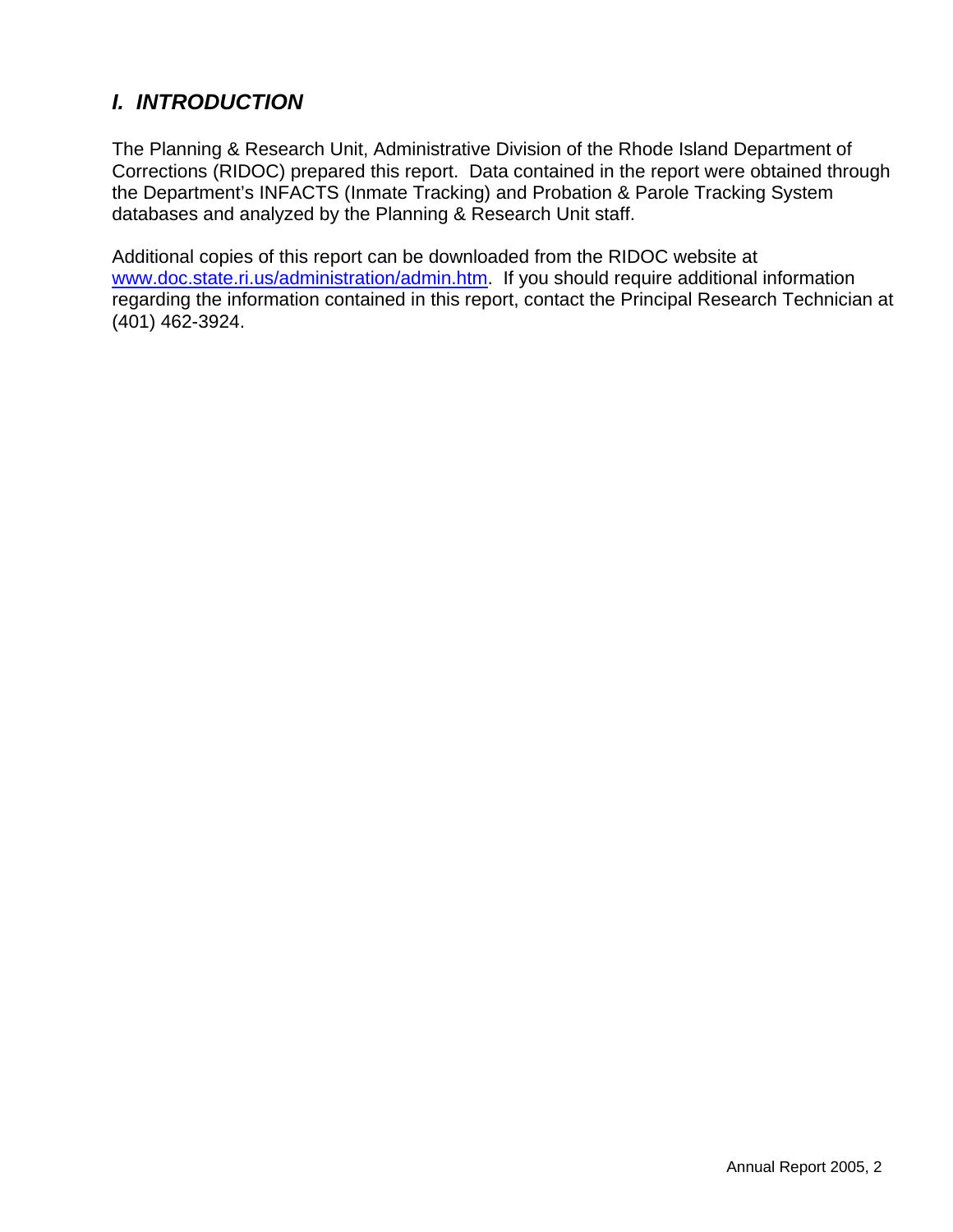## *II.**RIDOC DESCRIPTION AND DATA CAVEATS*

### *RIDOC Description*

Rhode Island operates a unified correctional system, meaning that all pretrial detainees and sentenced offenders (regardless of sentence length or crime) are under the jurisdiction of the Rhode Island Department of Corrections. RIDOC has eight (8) housing facilities on the Pastore Government Center Complex in Cranston, Rhode Island. For male inmates, the facilities include: a reception and diagnostic center which houses all pretrial detainees as well as newly sentenced offenders (Intake Service Center); one supermax (High Security Center); one maximum-security (Maximum); two medium-securities (Medium Moran and Medium Price); and one minimum-security building (Minimum). For females, there are two on-grounds facilities: the medium-security, which also houses pretrial females (Gloria McDonald Building), and the minimum-security (Dorothea Dix Building). Additionally, about a dozen sentenced females are housed in a transitional housing program (WTH). Both male and female offenders, awaiting trial and sentenced, also participate in the electronic monitoring program (Home Confinement).

Also included in this report are those inmates who have been transferred to the State's Department of Mental Health, Retardation & Hospital's Forensic Unit.

The RIDOC is also responsible for supervising all adult offenders who are in the community, but are under some form of community supervision (either Probation or Parole). The great majority of all sentenced offenders in Rhode Island receive a "split sentence," meaning that they spend some portion of time incarcerated at the RIDOC, followed by time on Probation.

#### *Data Caveats*

The majority of information in this report summarizes RIDOC's stock population on or about September 30, 2005. Stock data does not capture the flow of inmates into and out of Rhode Island's correctional system; instead, this is a "snapshot" of RIDOC's population on one particular day. Please pay special attention to the title of each graphic, as the title will indicate if the data is from a time period other than the stock date (i.e., fiscal year, calendar year).

#### Offense Categories

Throughout the report, type of offense is determined by the most serious charge for which the offender is sentenced to incarceration or community supervision. As an example, if an offender had both a drug charge and a sex charge, s/he would be captured in the sex category and not the drug category.

#### Race Categories

RIDOC records Hispanic as a race rather than as an ethnicity. As a result, we cannot determine whether inmates identifying themselves as Hispanic are white or black. Those identifying themselves as white or black may also be Hispanic.

#### Missing Data

Unfortunately, in some instances, data is missing from the source database. As a result, totals may not always add up to 100%.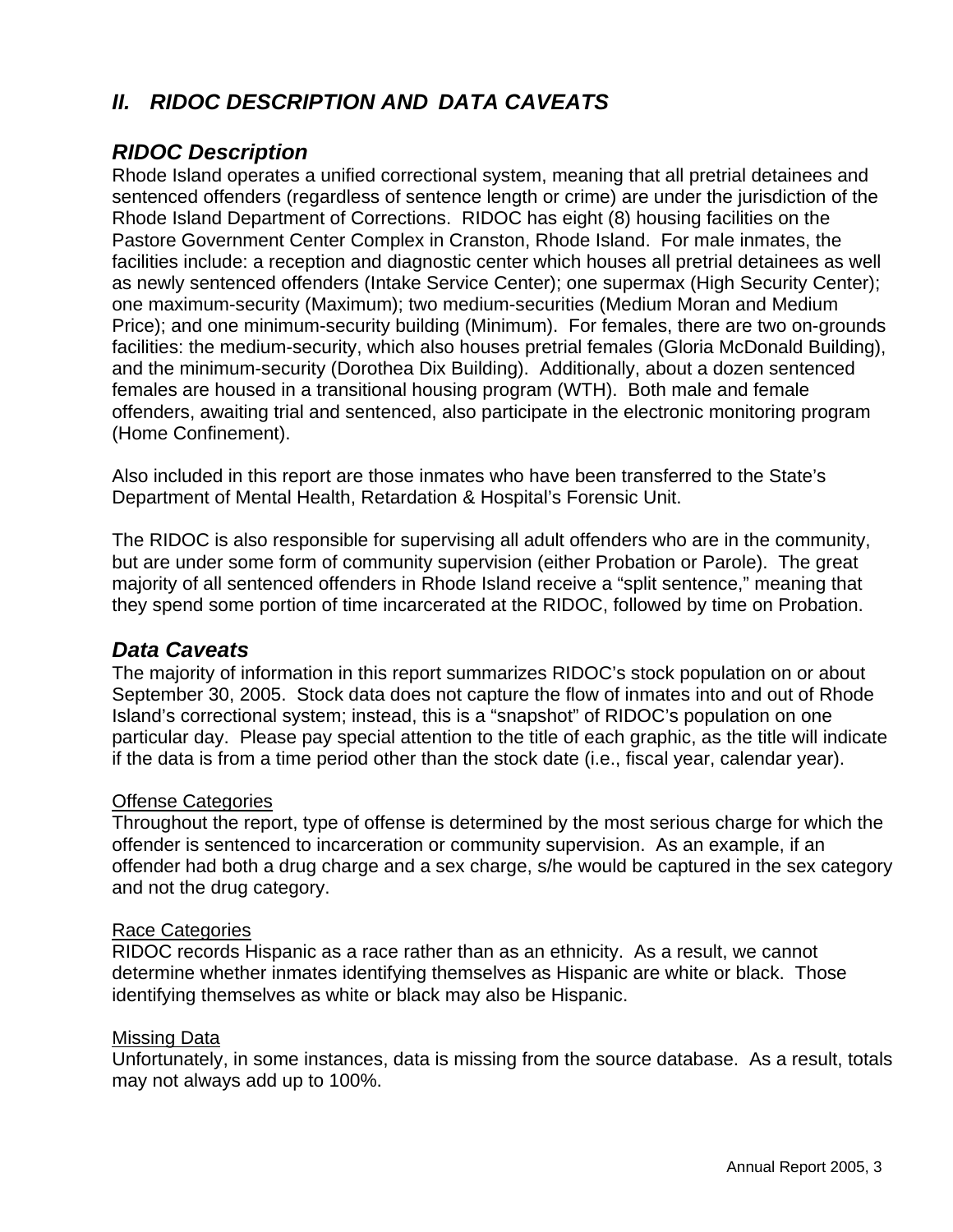### *III. TOTAL POPULATION STATISTICS*





#### **Summary:**

The total prison population has experienced a net increase of 12% from FY96 to FY05.

The total population for FY05 averaged 5% lower than that of FY04.The awaiting trial population decreased by 10% from FY04 to FY05.The sentenced population also decreased from FY04 to FY05 (4%).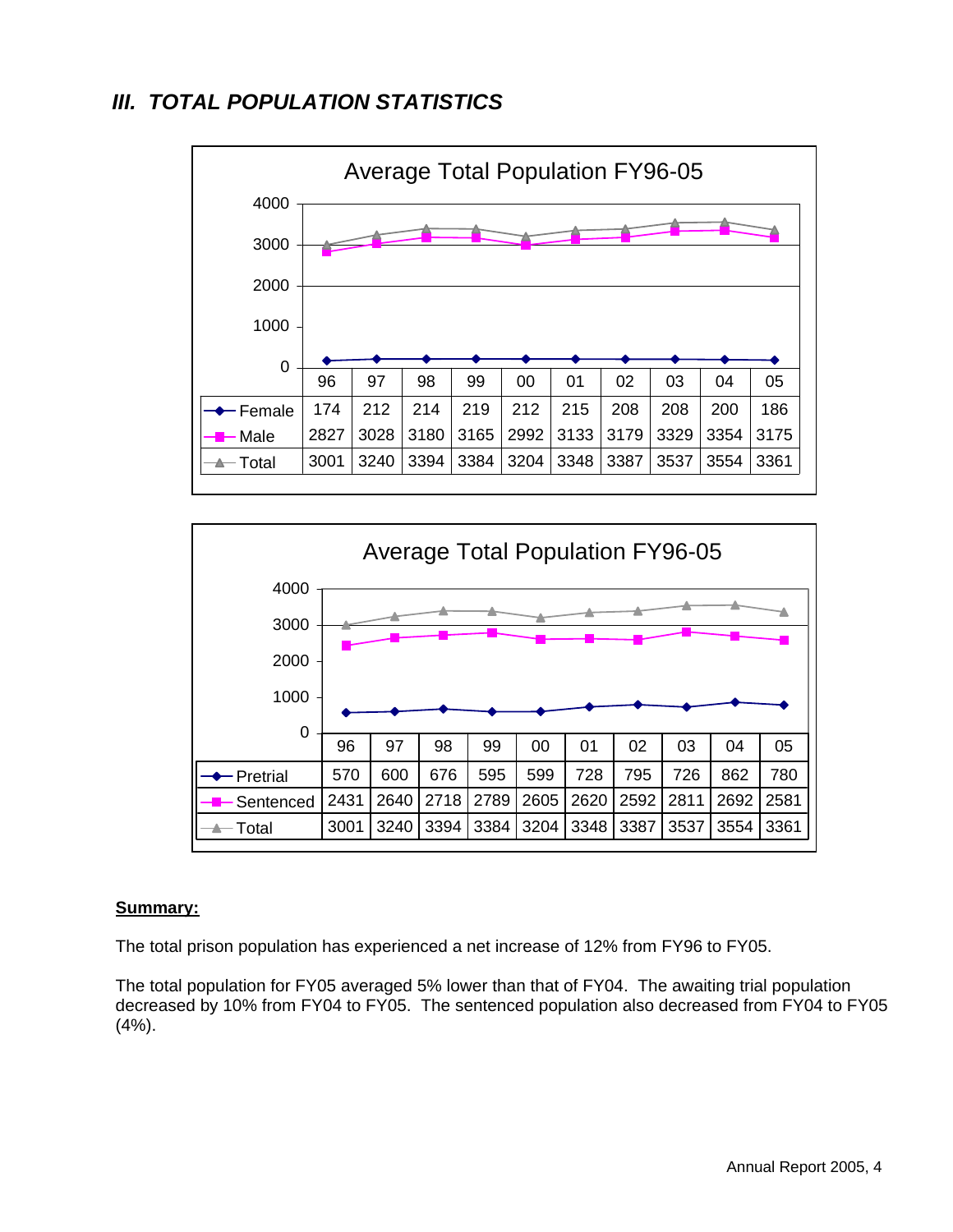

#### **Summary:**

The total sentenced population increased by 13% from January to December. Sentenced males increased by 13%, while sentenced females increased by 24%.

From January to December, the total awaiting trial population decreased by 11%. The male awaiting trial population decreased by 13%, while the female awaiting trial population increased by 11%.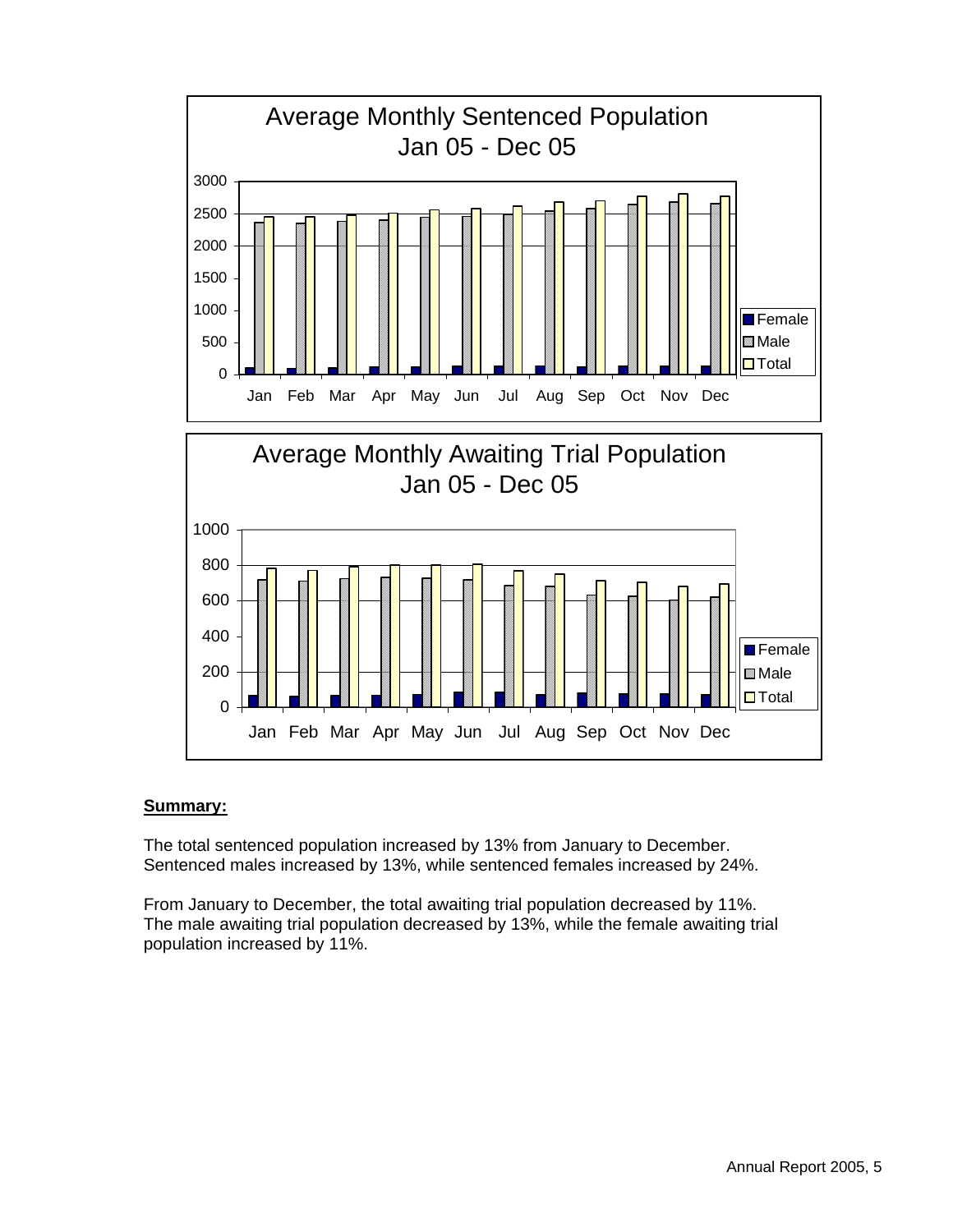### *Total Population Demographics (3,619)*

**-** Included are Rhode Island offenders who are serving in Rhode Island (either in a secure facility, non-secure facility or on Home Confinement), and those offenders who are under another State's jurisdiction, but housed in Rhode Island.

**-** Offenders excluded from the summary statistics below are those offenders who are under Rhode Island jurisdiction, but serving out-of-state, and those offenders being detained by the INS or other Federal agency since this segment of the population fluctuates as a result of the true custodial population.



#### **TOTAL POPULATION: Type of Offense**

| Sex   |        |              | Violent | Sex    | B&E  | Drug  | Nonviolent | Total  |
|-------|--------|--------------|---------|--------|------|-------|------------|--------|
|       | Female | Count        | 57      | 0      | 10   | 55    | 124        | 246    |
|       |        | % within sex | 23.2%   | $.0\%$ | 4.1% | 22.4% | 50.4%      | 100.0% |
|       | Male   | Count        | 1278    | 388    | 265  | 673   | 752        | 3356   |
|       |        | % within sex | 38.1%   | 11.6%  | 7.9% | 20.1% | 22.4%      | 100.0% |
| Total |        | Count        | 1335    | 388    | 275  | 728   | 876        | 3602   |
|       |        | % within sex | 37.1%   | 10.8%  | 7.6% | 20.2% | 24.3%      | 100.0% |

#### **SUMMARY:**

The most common offense type for the male population was violent (38%), while the most common offense type for females was nonviolent (50%).

NOTE: At the time of this analysis, RIDOC had not received court documentation indicating the charge for which 17 offenders were being held. As a result, they are not counted in the tables in this section.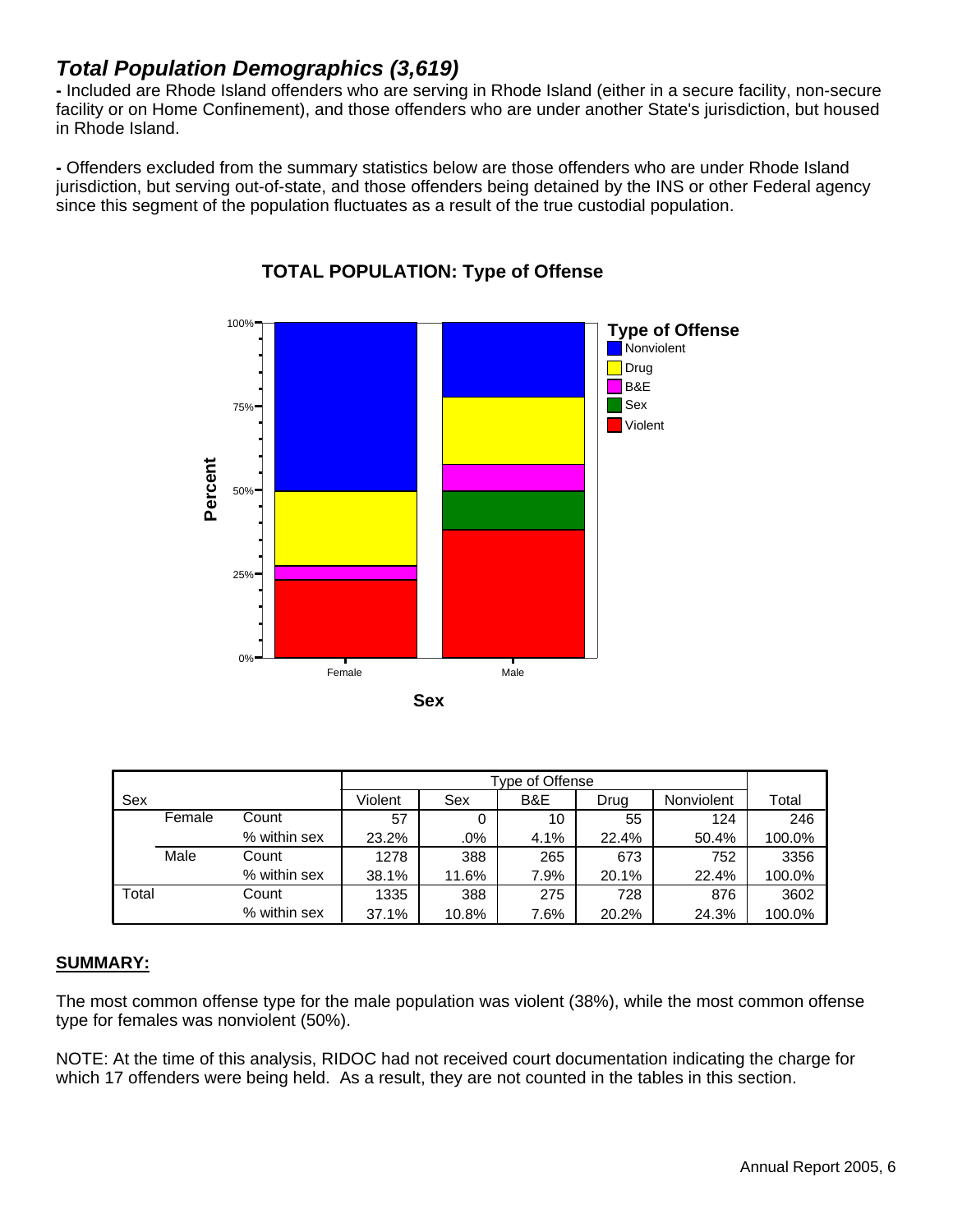#### **TOTAL POPULATION: Race**



|       |        |              |              |       |       | Race     |                |       |        |
|-------|--------|--------------|--------------|-------|-------|----------|----------------|-------|--------|
| Sex   |        |              | <b>Black</b> | White | Asian | Hispanic | Amer<br>Indian | Other | Total  |
|       | Female | Count        | 47           | 158   |       | 34       | 3              |       | 245    |
|       |        | % within sex | 19.2%        | 64.5% | .4%   | 13.9%    | 1.2%           | .8%   | 100.0% |
|       | Male   | Count        | 945          | 1651  | 34    | 698      | 23             | 5     | 3356   |
|       |        | % within sex | 28.2%        | 49.2% | 1.0%  | 20.8%    | .7%            | .1%   | 100.0% |
| Total |        | Count        | 992          | 1809  | 35    | 732      | 26             |       | 3601   |
|       |        | % within sex | 27.5%        | 50.2% | 1.0%  | 20.3%    | .7%            | .2%   | 100.0% |

#### **SUMMARY:**

Whites constituted the largest proportion of inmates (50%). The second largest proportion of inmates were Black (28%) followed by Hispanic (20%).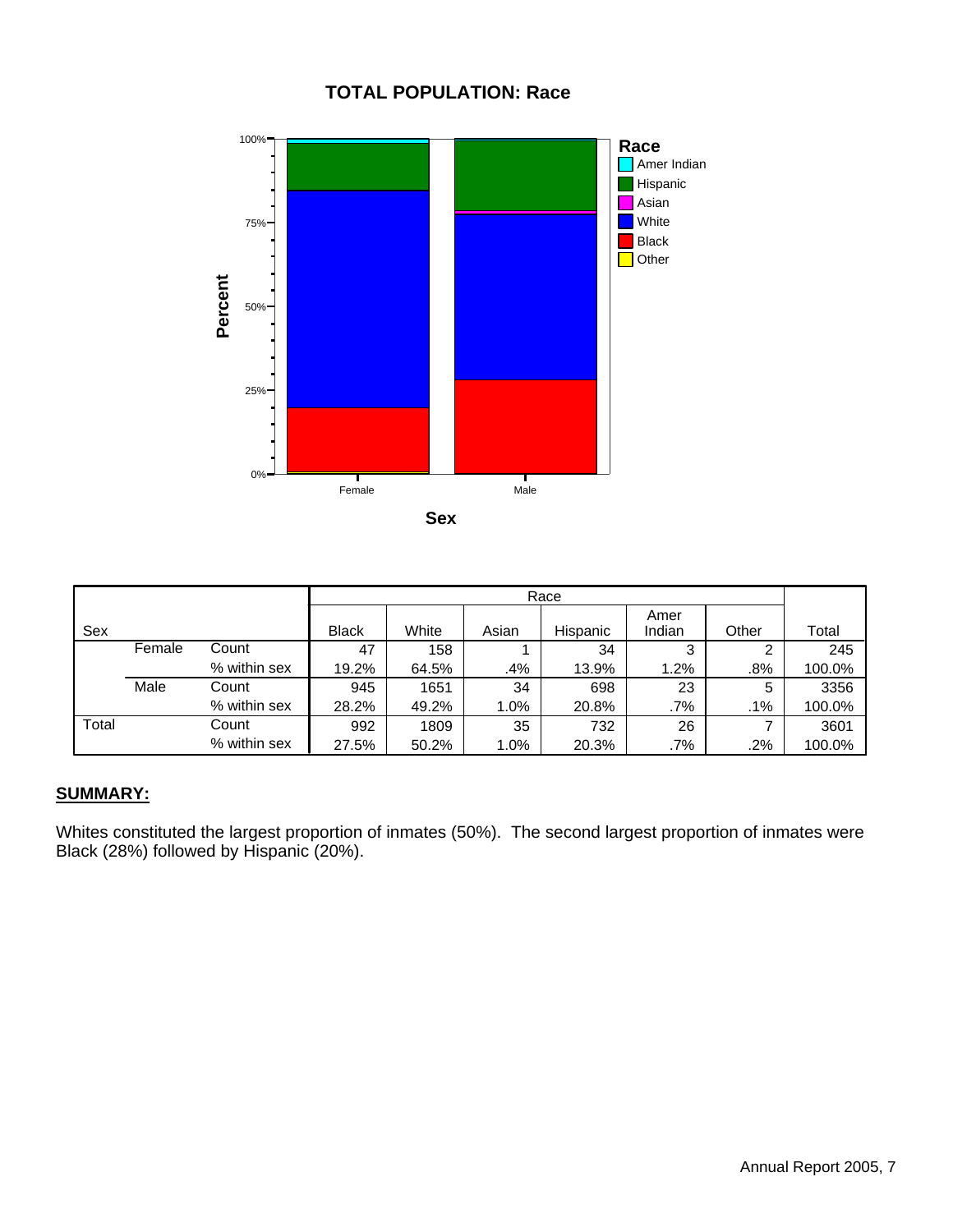#### **TOTAL POPULATION: Age**



| Sex   |        |              | ~< 20 | 20-29 | $30 - 39$ | 40-49 | 50-59 | $60+$ | Total  |
|-------|--------|--------------|-------|-------|-----------|-------|-------|-------|--------|
|       | Female | Count        | 8     | 72    | 88        | 61    | 16    |       | 246    |
|       |        | % within sex | 3.3%  | 29.3% | 35.8%     | 24.8% | 6.5%  | .4%   | 100.0% |
|       | Male   | Count        | 119   | 1222  | 946       | 782   | 206   | 81    | 3356   |
|       |        | % within sex | 3.5%  | 36.4% | 28.2%     | 23.3% | 6.1%  | 2.4%  | 100.0% |
| Total |        | Count        | 127   | 1294  | 1034      | 843   | 222   | 82    | 3602   |
|       |        | % within sex | 3.5%  | 35.9% | 28.7%     | 23.4% | 6.2%  | 2.3%  | 100.0% |

#### **SUMMARY:**

At the time of this analysis, 65% of the population were between 20 and 39 years old.

The average age for female inmates was 35 with a range from 18 to 64, while the average age for male inmates was 34 with a range from 17 to 83.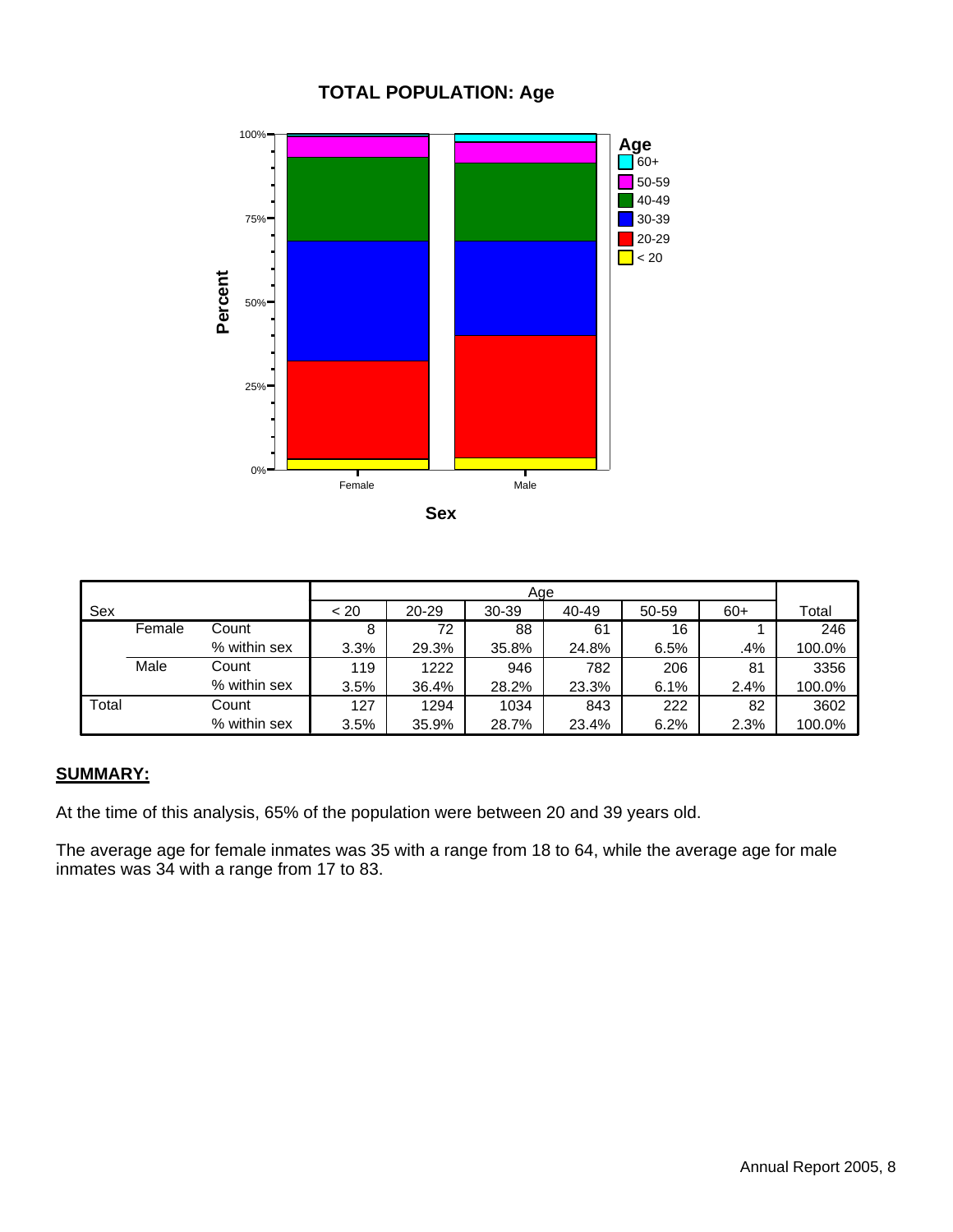

#### **AWAITING TRIAL POPULATION: Type of Offense**

|       |        |              |         | Type of Offense |         |       |            |        |  |  |  |
|-------|--------|--------------|---------|-----------------|---------|-------|------------|--------|--|--|--|
| Sex   |        |              | Violent | Sex             | B&E     | Drug  | Nonviolent | Total  |  |  |  |
|       | Female | Count        | 20      | 0               |         | 28    | 29         | 78     |  |  |  |
|       |        | % within sex | 25.6%   | .0%             | 1.3%    | 35.9% | 37.2%      | 100.0% |  |  |  |
|       | Male   | Count        | 224     | 72              | 58      | 170   | 122        | 646    |  |  |  |
|       |        | % within sex | 34.7%   | 11.1%           | $9.0\%$ | 26.3% | 18.9%      | 100.0% |  |  |  |
| Total |        | Count        | 244     | 72              | 59      | 198   | 151        | 724    |  |  |  |
|       |        | % within sex | 33.7%   | 9.9%            | 8.1%    | 27.3% | 20.9%      | 100.0% |  |  |  |

#### **SUMMARY:**

Included in the pretrial population are 49 offenders who were awaiting trial on Home Confinement.

At the time of this analysis, over one-third of males were awaiting trial for violent offenses, making it the most commonly occuring offense category. In contrast, nonviolent and drug were the largest offense categories for females awaiting trial (37% and 36%, respectively).

NOTE: At the time of this analysis, RIDOC had not received court documentation indicating the charge for which 6 offenders were being held. As a result, they are not counted in the tables for this section.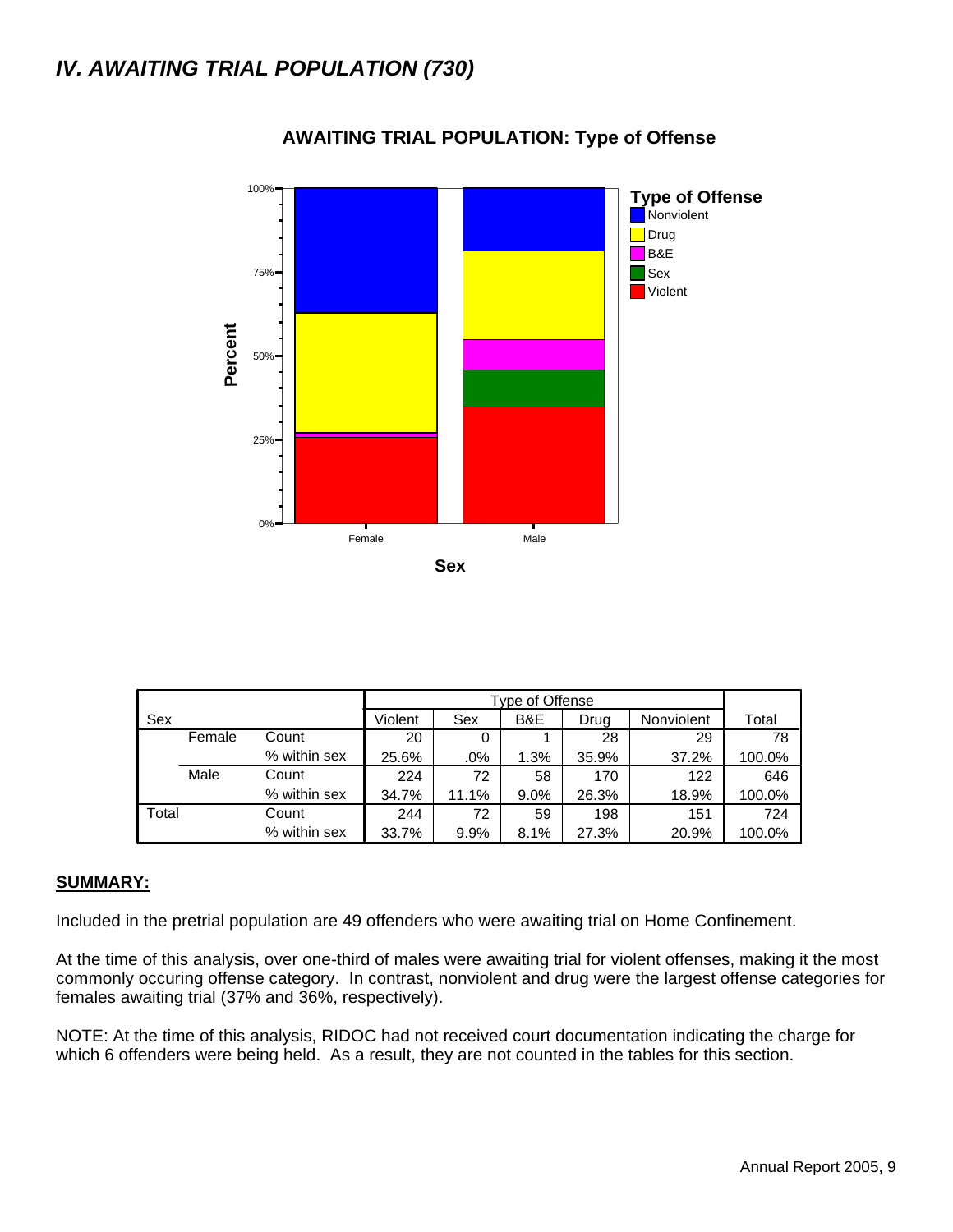#### **AWAITING TRIAL POPULATION: Race**



|       |        |              |              |       |       | Race     |        |       |         |        |
|-------|--------|--------------|--------------|-------|-------|----------|--------|-------|---------|--------|
|       |        |              |              |       |       |          | Amer   |       |         |        |
| Sex   |        |              | <b>Black</b> | White | Asian | Hispanic | Indian | Other | Unknown | Total  |
|       | Female | Count        | 14           | 46    |       | 16       | 0      | 0     |         | 78     |
|       |        | % within sex | 17.9%        | 59.0% | 1.3%  | 20.5%    | .0%    | .0%   | 1.3%    | 100.0% |
|       | Male   | Count        | 173          | 288   | っ     | 176      | 5      | 2     | 0       | 646    |
|       |        | % within sex | 26.8%        | 44.6% | .3%   | 27.2%    | .8%    | .3%   | .0%     | 100.0% |
| Total |        | Count        | 187          | 334   | 3     | 192      | 5      | 2     |         | 724    |
|       |        | % within sex | 25.8%        | 46.1% | .4%   | 26.5%    | $.7\%$ | .3%   | .1%     | 100.0% |

#### **SUMMARY:**

As consistent with data from previous years, Whites constituted the largest proportion of awaiting trial offenders (46%). The second largest proportion of inmates were Hispanic (27%), followed by Black (26%).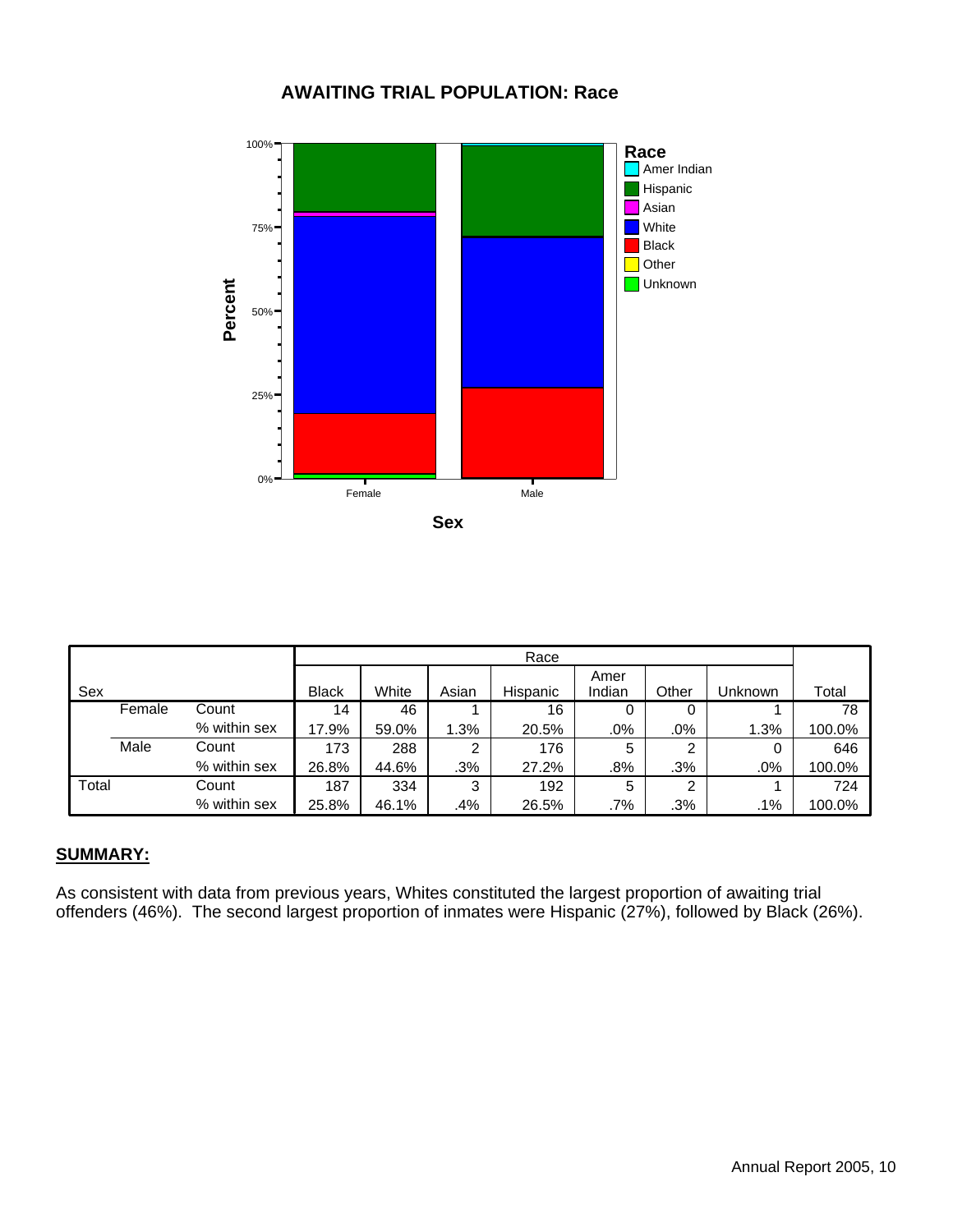#### **AWAITING TRIAL POPULATION: Age**



**Sex**

|       |        |              |      | Age       |           |       |       |       |        |  |
|-------|--------|--------------|------|-----------|-----------|-------|-------|-------|--------|--|
| Sex   |        |              | < 20 | $20 - 29$ | $30 - 39$ | 40-49 | 50-59 | $60+$ | Total  |  |
|       | Female | Count        | 6    | 24        | 26        | 17    | 5     | O     | 78     |  |
|       |        | % within sex | 7.7% | 30.8%     | 33.3%     | 21.8% | 6.4%  | .0%   | 100.0% |  |
|       | Male   | Count        | 50   | 260       | 171       | 129   | 29    |       | 646    |  |
|       |        | % within sex | 7.7% | 40.2%     | 26.5%     | 20.0% | 4.5%  | 1.1%  | 100.0% |  |
| Total |        | Count        | 56   | 284       | 197       | 146   | 34    |       | 724    |  |
|       |        | % within sex | 7.7% | 39.2%     | 27.2%     | 20.2% | 4.7%  | 1.0%  | 100.0% |  |

#### **SUMMARY:**

The average age for all awaiting trial inmates was 32, with a range from 17-70. Almost half of the awaiting trial population (47%) was under the age of 30.

For awaiting trial males, the average age was 32, with a range from 17-70. For females, the average age was 33, with a range from 18-54.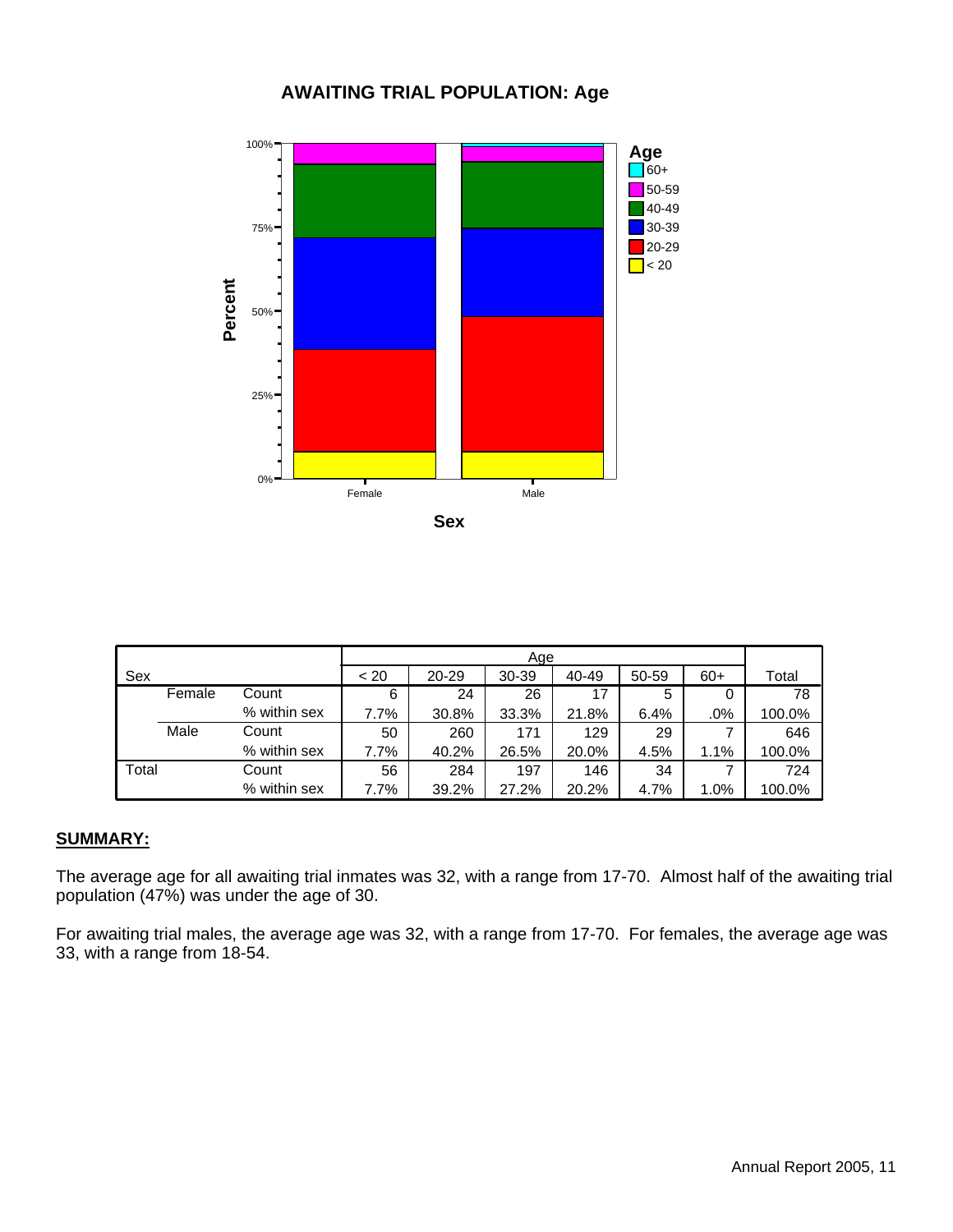#### **AWAITING TRIAL POPULATION: Bail**



|       |        |              |             | <b>Bail Categories</b> |              |        |
|-------|--------|--------------|-------------|------------------------|--------------|--------|
|       |        |              | HELD w/o    | <b>OVER</b>            | <b>UNDER</b> |        |
| Sex   |        |              | <b>BAIL</b> | \$10,000               | \$10,000     | Total  |
|       | Female | Count        | 54          | 3                      | 21           | 78     |
|       |        | % within sex | 69.2%       | 3.8%                   | 26.9%        | 100.0% |
|       | Male   | Count        | 460         | 62                     | 124          | 646    |
|       |        | % within sex | 71.2%       | 9.6%                   | 19.2%        | 100.0% |
| Total |        | Count        | 514         | 65                     | 145          | 724    |
|       |        | % within sex | 71.0%       | $9.0\%$                | 20.0%        | 100.0% |

#### **SUMMARY:**

At the time of this analysis, the majority of awaiting trial population were being held without bail (71%).

Of those inmates held without bail, 38% were awaiting trial for a violent offense and an additional 30% were awaiting trial for a drug-related offense.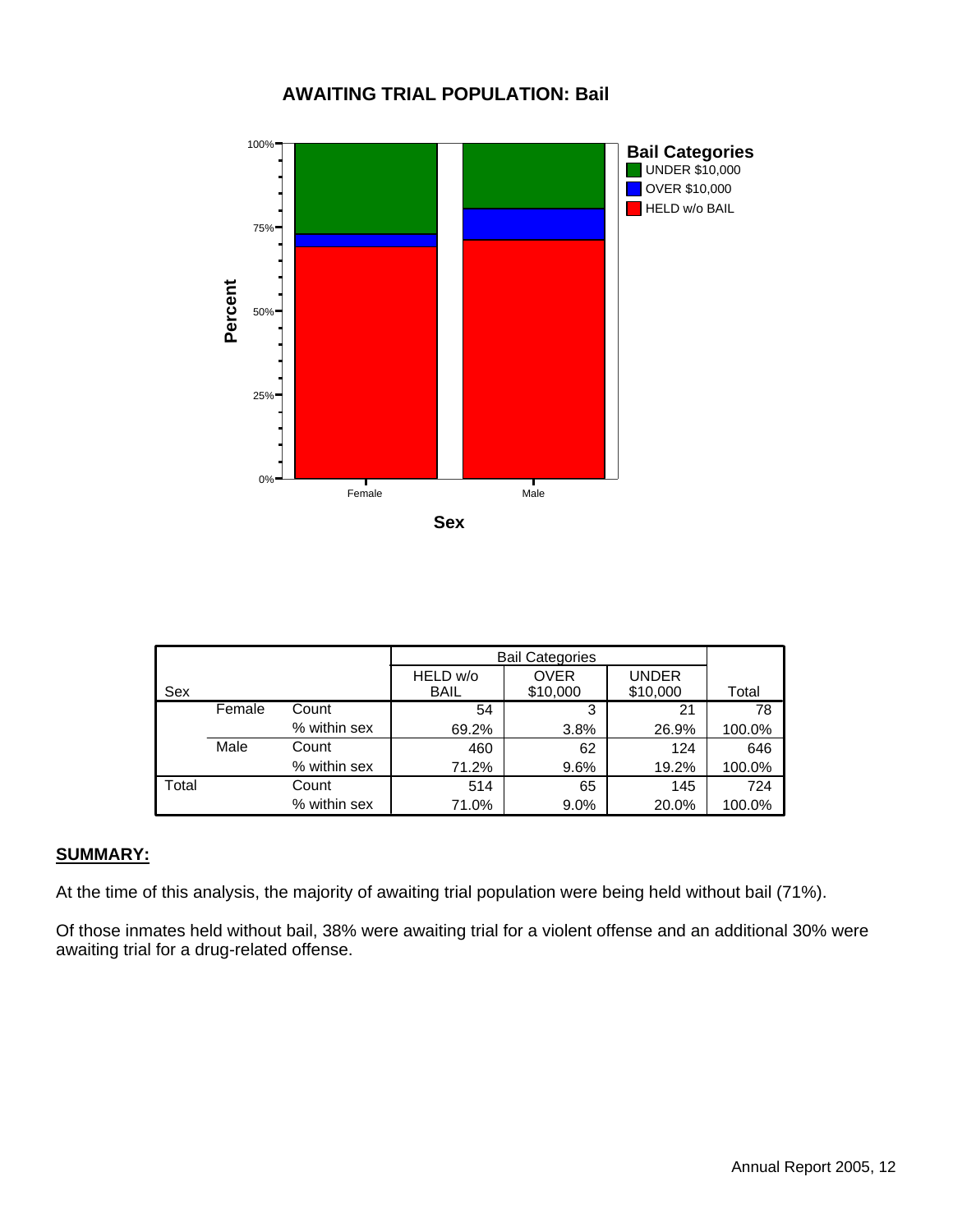

#### **SENTENCED POPULATION: Type of Offense**

|       |        |              |         | Type of Offense |      |       |            |        |  |  |  |  |
|-------|--------|--------------|---------|-----------------|------|-------|------------|--------|--|--|--|--|
| Sex   |        |              | Violent | Sex             | B&E  | Drug  | Nonviolent | Total  |  |  |  |  |
|       | Female | Count        | 37      | 0               | 9    | 27    | 95         | 168    |  |  |  |  |
|       |        | % within sex | 22.0%   | .0%             | 5.4% | 16.1% | 56.5%      | 100.0% |  |  |  |  |
|       | Male   | Count        | 1054    | 316             | 207  | 503   | 630        | 2710   |  |  |  |  |
|       |        | % within sex | 38.9%   | 11.7%           | 7.6% | 18.6% | 23.2%      | 100.0% |  |  |  |  |
| Total |        | Count        | 1091    | 316             | 216  | 530   | 725        | 2878   |  |  |  |  |
|       |        | % within sex | 37.9%   | 11.0%           | 7.5% | 18.4% | 25.2%      | 100.0% |  |  |  |  |

#### **SUMMARY:**

Included in the total sentenced population are 155 offenders serving time on Home Confinement. Additionally, 13 female offenders who were serving time at the Women's Transitional Housing Program on October 4, 2005 are included.

The most common sentences for females are for the following crimes: Loiter for Prostitution/Indecent Purpose (22), Shoplifting (9), and Driving with Suspended License (9).

The most common sentences for males are for the following crimes: Robbery (245), Murder I (139), and Manufacturing/Delivery of Controlled Substance (128).

NOTE: At the time of this analysis, RIDOC had not received court documentation indicating the charge for 11 offenders being held. As a result, these offenders are not counted in the tables for this section.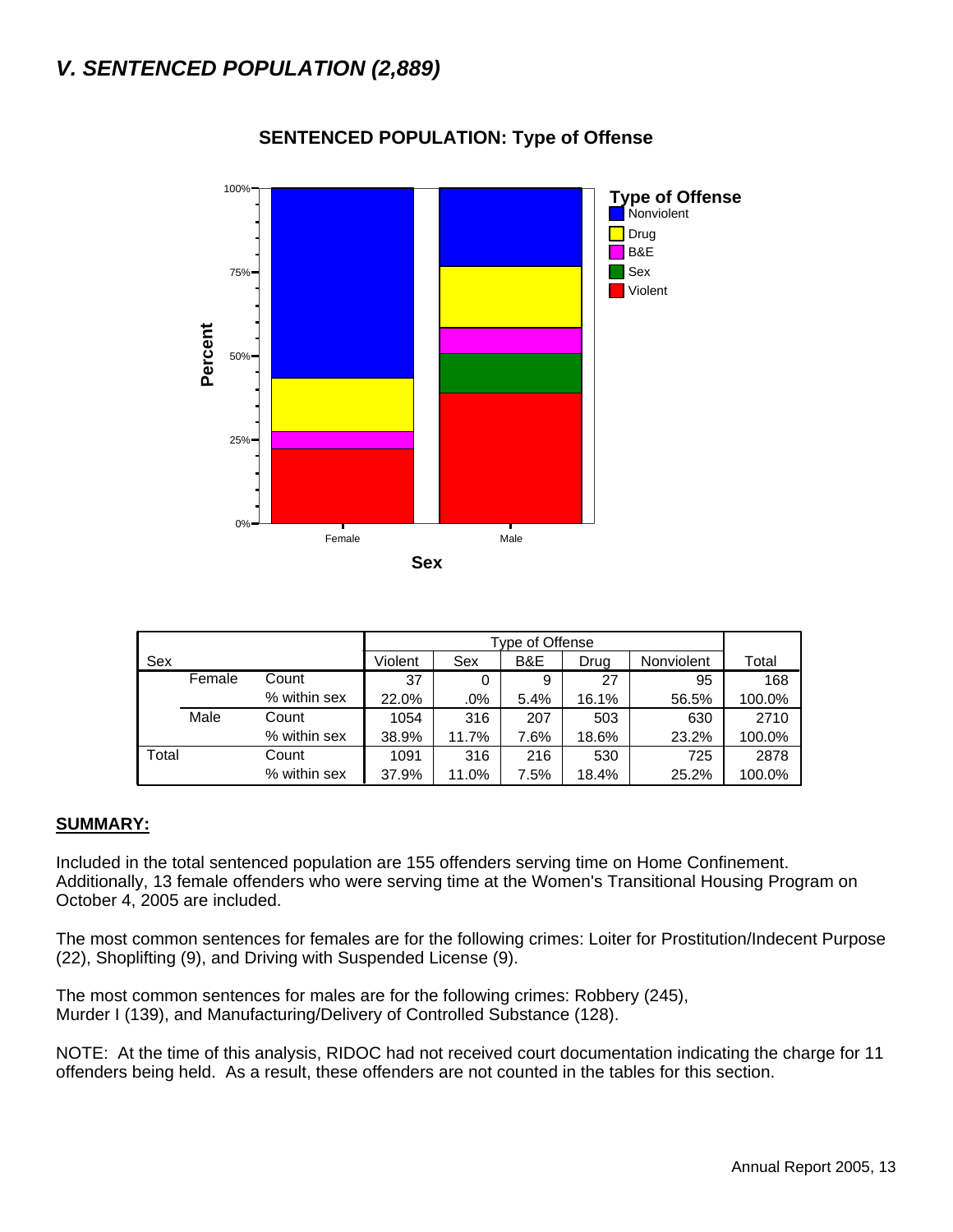#### **SENTENCED POPULATION: Race**



|       |        |              |              | Race  |        |          |        |        |        |  |  |
|-------|--------|--------------|--------------|-------|--------|----------|--------|--------|--------|--|--|
|       |        |              |              |       |        |          | Amer   |        |        |  |  |
| Sex   |        |              | <b>Black</b> | White | Asian  | Hispanic | Indian | Other  | Total  |  |  |
|       | Female | Count        | 33           | 112   | 0      | 18       | 3      | ◠      | 168    |  |  |
|       |        | % within sex | 19.6%        | 66.7% | $.0\%$ | 10.7%    | 1.8%   | 1.2%   | 100.0% |  |  |
|       | Male   | Count        | 772          | 1363  | 32     | 522      | 18     | 3      | 2710   |  |  |
|       |        | % within sex | 28.5%        | 50.3% | 1.2%   | 19.3%    | $.7\%$ | $.1\%$ | 100.0% |  |  |
| Total |        | Count        | 805          | 1475  | 32     | 540      | 21     | 5      | 2878   |  |  |
|       |        | % within sex | 28.0%        | 51.3% | 1.1%   | 18.8%    | .7%    | .2%    | 100.0% |  |  |

#### **SUMMARY:**

Whites constituted 51% of the sentenced population and Blacks consituted 28% of the sentenced population.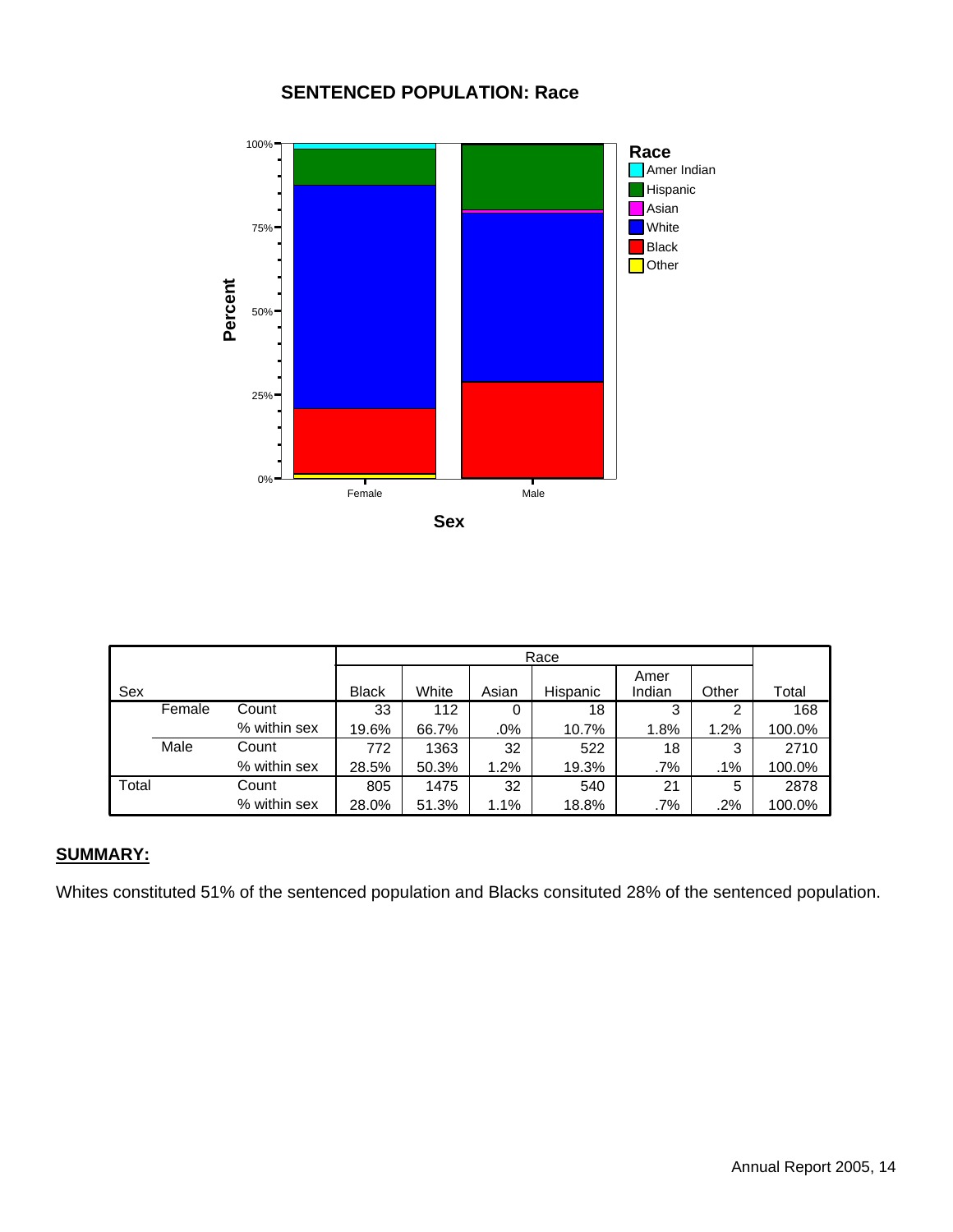#### **SENTENCED POPULATION: Age**



**Sex**

| Sex   |        |              | < 20 | 20-29 | $30 - 39$ | 40-49 | 50-59 | $60+$ | Total  |
|-------|--------|--------------|------|-------|-----------|-------|-------|-------|--------|
|       | Female | Count        | 2    | 48    | 62        | 44    | 11    |       | 168    |
|       |        | % within sex | 1.2% | 28.6% | 36.9%     | 26.2% | 6.5%  | .6%   | 100.0% |
|       | Male   | Count        | 69   | 962   | 775       | 653   | 177   | 74    | 2710   |
|       |        | % within sex | 2.5% | 35.5% | 28.6%     | 24.1% | 6.5%  | 2.7%  | 100.0% |
| Total |        | Count        | 71   | 1010  | 837       | 697   | 188   | 75    | 2878   |
|       |        | % within sex | 2.5% | 35.1% | 29.1%     | 24.2% | 6.5%  | 2.6%  | 100.0% |

#### **SUMMARY:**

The majority of all sentenced inmates (64%) were between the ages of 20 and 39. The average age for all sentenced inmates was 35, with a range from 17 to 83.

The age range for sentenced females was from 19 to 64.

The age range for sentenced males was from 17 to 83.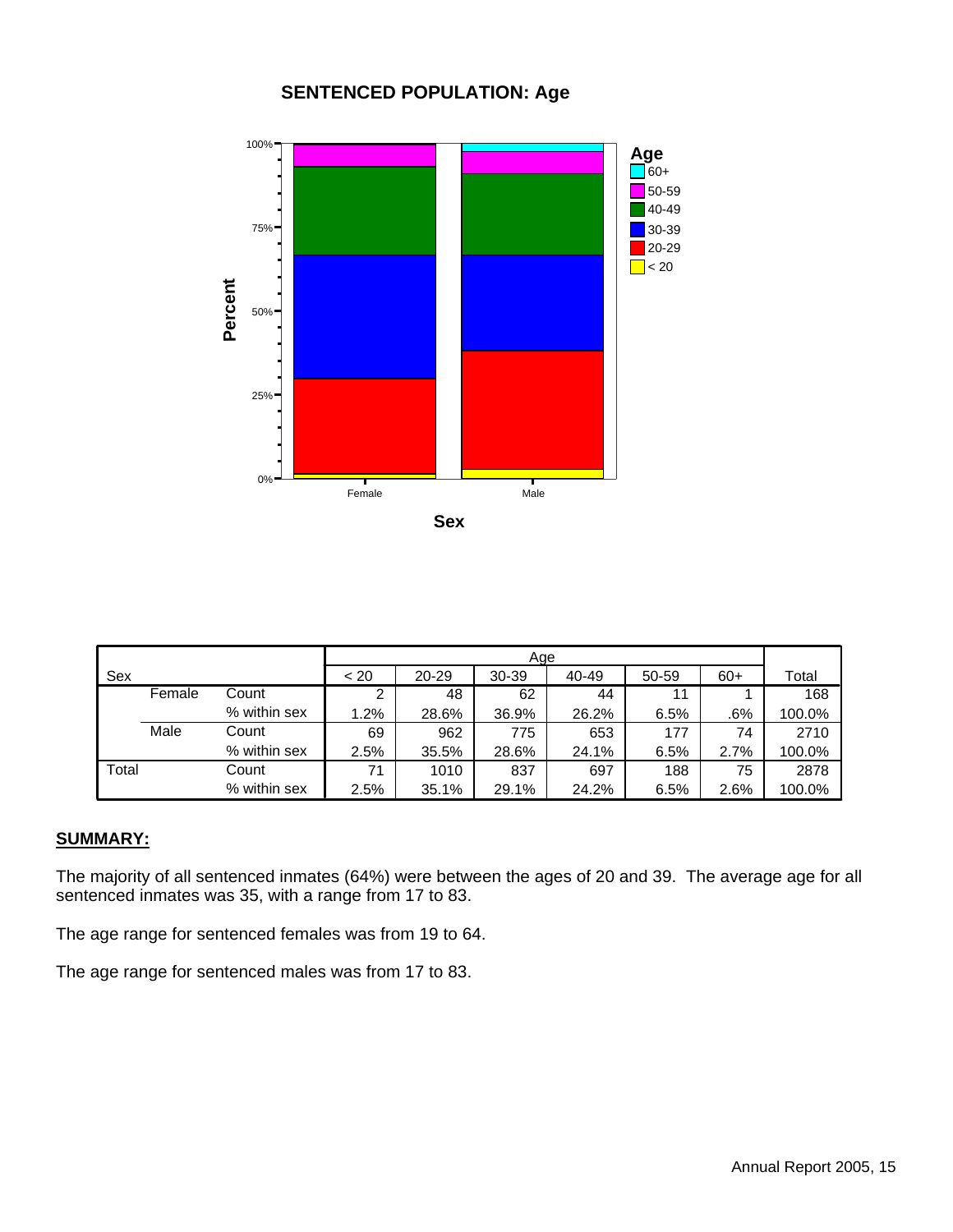#### **SENTENCED POPULATION: Sentence Length**



|       |        |              |                  |                                | Sentence Length |             |              |           |        |
|-------|--------|--------------|------------------|--------------------------------|-----------------|-------------|--------------|-----------|--------|
| Sex   |        |              | 6 mos or<br>less | $6 \text{ mos} - 1 \text{ yr}$ | $-3$ yrs        | $3 - 5$ yrs | $5 - 10$ yrs | $10+$ yrs | Total  |
|       | Female | Count        | 70               | 42                             | 30              | 10          | 10           | 6         | 168    |
|       |        | % within sex | 41.7%            | 25.0%                          | 17.9%           | 6.0%        | 6.0%         | 3.6%      | 100.0% |
|       | Male   | Count        | 534              | 282                            | 538             | 332         | 366          | 658       | 2710   |
|       |        | % within sex | 19.7%            | 10.4%                          | 19.9%           | 12.3%       | 13.5%        | 24.3%     | 100.0% |
| Total |        | Count        | 604              | 324                            | 568             | 342         | 376          | 664       | 2878   |
|       |        | % within sex | 21.0%            | 11.3%                          | 19.7%           | 11.9%       | 13.1%        | 23.1%     | 100.0% |

#### **SUMMARY:**

At the time of this analysis, 21% of all sentenced inmates were serving a sentence of 6 months or less. In contrast to this stock population, approximately two-thirds of all newly sentenced commitments receive sentences of 6 months or less.

This stock population also illustrates that slightly more than 67% of females were serving a sentence of less than 1 year, while only 30% of males were serving a sentence of less than 1 year.

One hundred sixty-seven lifers (144 lifers, 23 lifers w/o parole) were included in the "sentence greater than 10 years" category. While lifers represented 6% of RIDOC's custodial population, 13 (10 lifers, 3 lifers w/o parole) of these inmates were under the jurisdiction of another state.

Rhode Island inmates who were serving out of state were excluded from the sentence length calculations.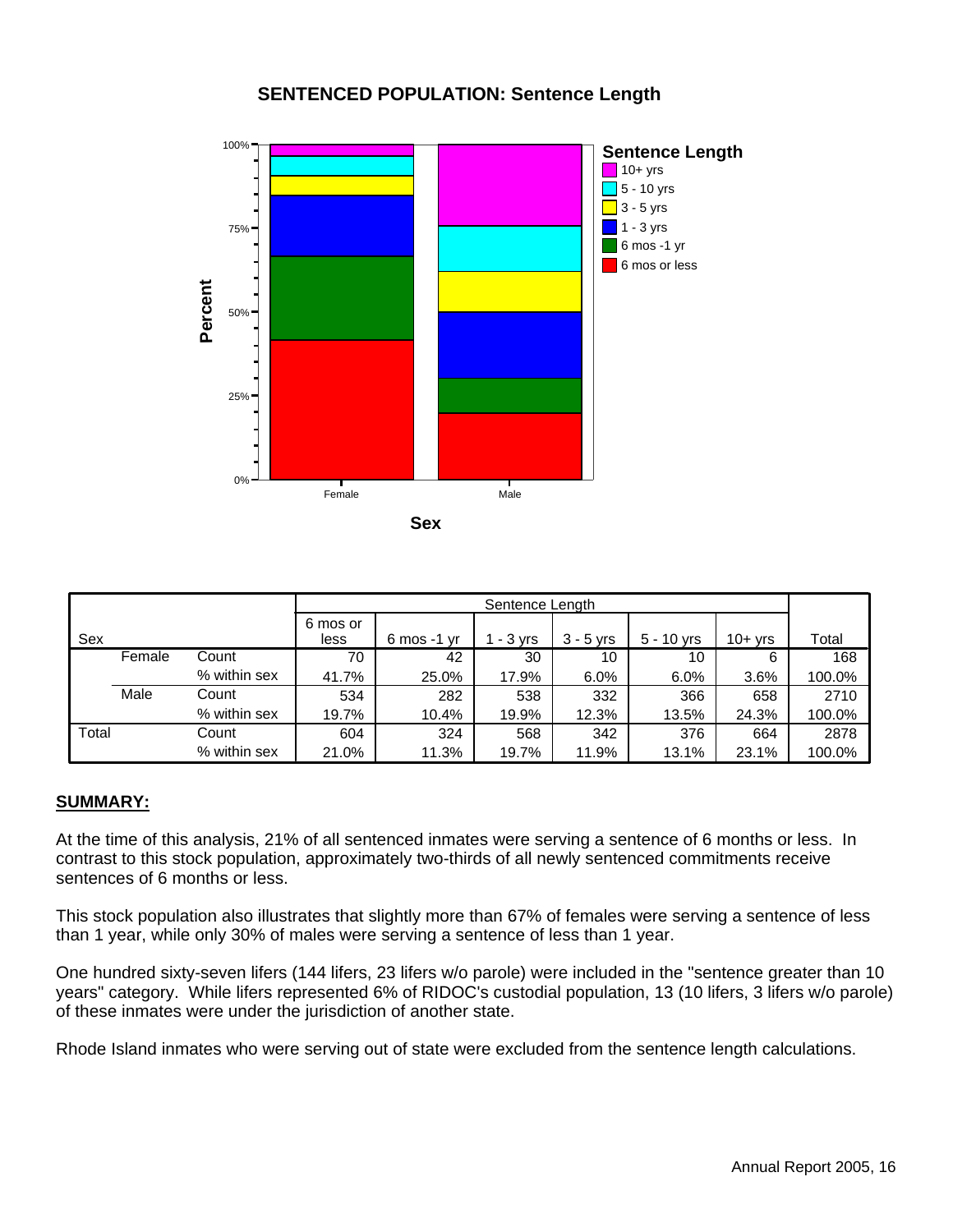# **Sentenced Inmates: Type of Offense by Facility**

|                            |              |         |          | Type of Offense |          |                |        |
|----------------------------|--------------|---------|----------|-----------------|----------|----------------|--------|
| Security                   |              | Violent | Sex      | B&E             | Drug     | Nonviolent     | Total  |
| <b>Forensic Unit</b>       | Count        | 5       | $\Omega$ | $\Omega$        | $\Omega$ | 0              | 5      |
|                            | % within sec | 100.0%  | .0%      | .0%             | .0%      | .0%            | 100.0% |
| <b>High Security</b>       | Count        | 55      | 8        | 6               | 8        | 9              | 86     |
|                            | % within sec | 64.0%   | 9.3%     | 7.0%            | 9.3%     | 10.5%          | 100.0% |
| Home Confinement           | Count        | 16      | $\Omega$ | $\Omega$        | 11       | 128            | 155    |
|                            | % within sec | 10.3%   | $.0\%$   | .0%             | 7.1%     | 82.6%          | 100.0% |
| Intake Service Center      | Count        | 90      | 26       | 16              | 92       | 155            | 379    |
|                            | % within sec | 23.7%   | 6.9%     | 4.2%            | 24.3%    | 40.9%          | 100.0% |
| <b>Maximum Security</b>    | Count        | 253     | 41       | 32              | 27       | 25             | 378    |
|                            | % within sec | 66.9%   | 10.8%    | 8.5%            | 7.1%     | 6.6%           | 100.0% |
| <b>Medium Moran</b>        | Count        | 370     | 241      | 84              | 109      | 85             | 889    |
|                            | % within sec | 41.6%   | 27.1%    | 9.4%            | 12.3%    | 9.6%           | 100.0% |
| <b>Medium Price</b>        | Count        | 94      | $\Omega$ | 29              | 77       | 90             | 290    |
|                            | % within sec | 32.4%   | .0%      | 10.0%           | 26.6%    | 31.0%          | 100.0% |
| Minimum Security           | Count        | 174     | 0        | 40              | 180      | 166            | 560    |
|                            | % within sec | 31.1%   | $.0\%$   | 7.1%            | 32.1%    | 29.6%          | 100.0% |
| <b>Womens Division</b>     | Count        | 12      | $\Omega$ | 4               | 12       | 28             | 56     |
| (DIX)                      | % within sec | 21.4%   | .0%      | 7.1%            | 21.4%    | 50.0%          | 100.0% |
| <b>Womens Division</b>     | Count        | 22      | 0        | 4               | 9        | 32             | 67     |
| (GM)                       | % within sec | 32.8%   | .0%      | 6.0%            | 13.4%    | 47.8%          | 100.0% |
| <b>Womens Transitional</b> | Count        | 0       | $\Omega$ | 1               | 5        | $\overline{7}$ | 13     |
| Housing                    | % within sec | $.0\%$  | .0%      | 7.7%            | 38.5%    | 53.8%          | 100.0% |
| Total                      | Count        | 1091    | 316      | 216             | 530      | 725            | 2878   |
|                            | % within sec | 37.9%   | 11.0%    | 7.5%            | 18.4%    | 25.2%          | 100.0% |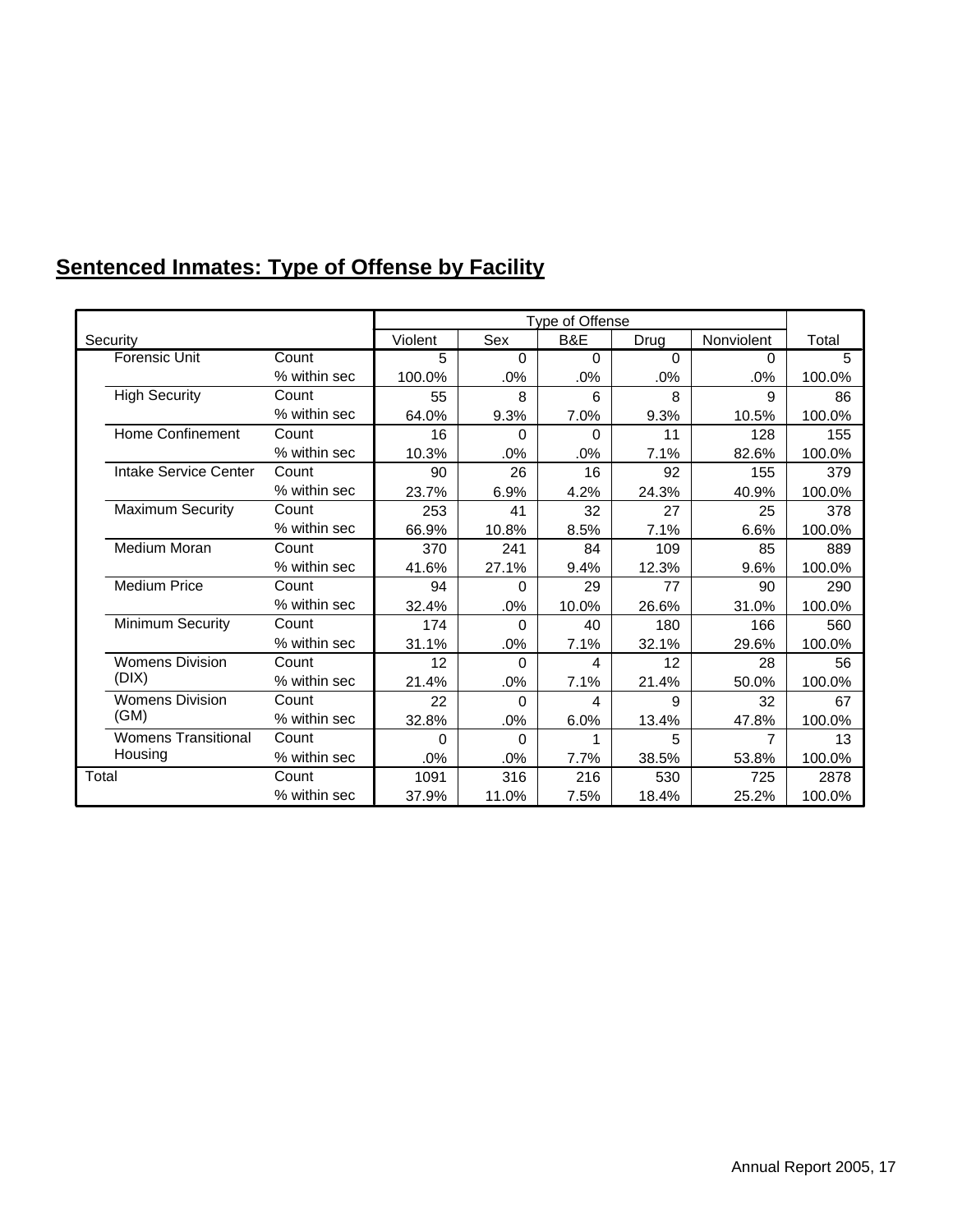# **Sentenced Inmates: Race by Facility**

|                            |              |              |       |                | Race     |               |          |        |
|----------------------------|--------------|--------------|-------|----------------|----------|---------------|----------|--------|
|                            |              |              |       |                |          | Amer          |          |        |
| Security                   |              | <b>Black</b> | White | Asian          | Hispanic | Indian        | Other    | Total  |
| <b>Forensic Unit</b>       | Count        | 2            | 2     | 1              | 0        | $\Omega$      | 0        | 5      |
|                            | % within sec | 40.0%        | 40.0% | 20.0%          | .0%      | .0%           | .0%      | 100.0% |
| <b>High Security</b>       | Count        | 31           | 33    | 0              | 22       | $\Omega$      | 0        | 86     |
|                            | % within sec | 36.0%        | 38.4% | .0%            | 25.6%    | .0%           | .0%      | 100.0% |
| <b>Home Confinement</b>    | Count        | 20           | 118   | 1              | 15       | $\Omega$      | 1        | 155    |
|                            | % within sec | 12.9%        | 76.1% | .6%            | 9.7%     | .0%           | .6%      | 100.0% |
| Intake Service Center      | Count        | 111          | 173   | $\overline{2}$ | 87       | 5             | 1        | 379    |
|                            | % within sec | 29.3%        | 45.6% | .5%            | 23.0%    | 1.3%          | .3%      | 100.0% |
| <b>Maximum Security</b>    | Count        | 142          | 149   | 5              | 81       | 1             | 0        | 378    |
|                            | % within sec | 37.6%        | 39.4% | 1.3%           | 21.4%    | .3%           | .0%      | 100.0% |
| Medium Moran               | Count        | 212          | 526   | 15             | 132      | 4             | $\Omega$ | 889    |
|                            | % within sec | 23.8%        | 59.2% | 1.7%           | 14.8%    | .4%           | .0%      | 100.0% |
| <b>Medium Price</b>        | Count        | 86           | 132   | 3              | 67       | $\mathcal{P}$ | $\Omega$ | 290    |
|                            | % within sec | 29.7%        | 45.5% | 1.0%           | 23.1%    | .7%           | .0%      | 100.0% |
| Minimum Security           | Count        | 171          | 257   | 5              | 120      | 6             | 1        | 560    |
|                            | % within sec | 30.5%        | 45.9% | .9%            | 21.4%    | 1.1%          | .2%      | 100.0% |
| <b>Womens Division</b>     | Count        | 10           | 37    | 0              | 7        | 2             | 0        | 56     |
| (DIX)                      | % within sec | 17.9%        | 66.1% | .0%            | 12.5%    | 3.6%          | .0%      | 100.0% |
| <b>Womens Division</b>     | Count        | 17           | 39    | $\Omega$       | 9        | 1             | 1        | 67     |
| (GM)                       | % within sec | 25.4%        | 58.2% | .0%            | 13.4%    | 1.5%          | 1.5%     | 100.0% |
| <b>Womens Transitional</b> | Count        | 3            | 9     | 0              | $\Omega$ | $\Omega$      | 1        | 13     |
| Housing                    | % within sec | 23.1%        | 69.2% | .0%            | .0%      | $.0\%$        | 7.7%     | 100.0% |
| Total                      | Count        | 805          | 1475  | 32             | 540      | 21            | 5        | 2878   |
|                            | % within sec | 28.0%        | 51.3% | 1.1%           | 18.8%    | .7%           | .2%      | 100.0% |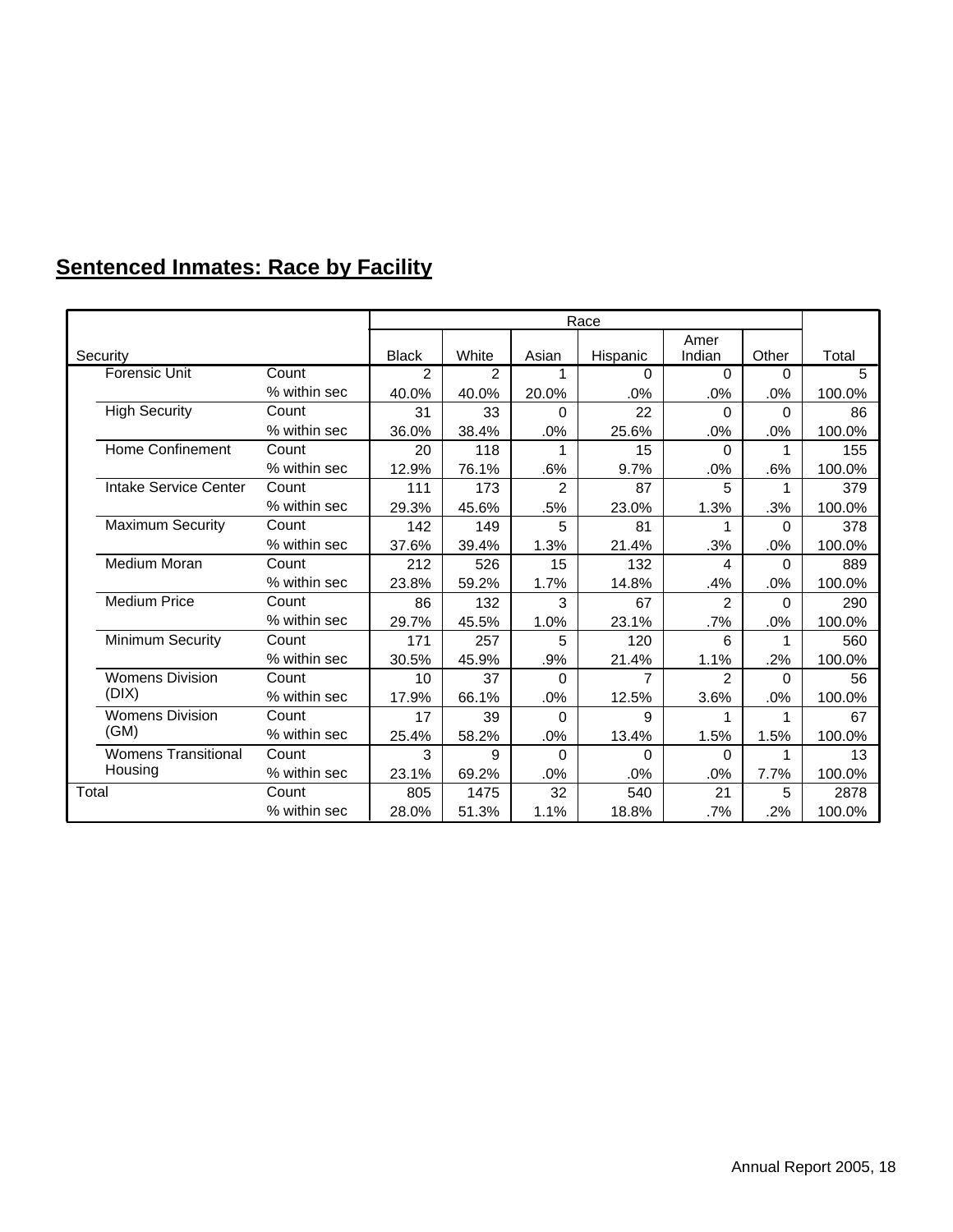# **Sentenced Inmates: Age by Facility**

|                            |              |          | Age   |       |       |       |          |        |  |  |
|----------------------------|--------------|----------|-------|-------|-------|-------|----------|--------|--|--|
| Security                   |              | < 20     | 20-29 | 30-39 | 40-49 | 50-59 | $60+$    | Total  |  |  |
| <b>Forensic Unit</b>       | Count        | 0        |       | 4     | 0     | 0     | 0        | 5      |  |  |
|                            | % within sec | .0%      | 20.0% | 80.0% | .0%   | .0%   | .0%      | 100.0% |  |  |
| <b>High Security</b>       | Count        | 1        | 27    | 29    | 24    | 4     | 1        | 86     |  |  |
|                            | % within sec | 1.2%     | 31.4% | 33.7% | 27.9% | 4.7%  | 1.2%     | 100.0% |  |  |
| Home Confinement           | Count        | 10       | 59    | 34    | 36    | 12    | 4        | 155    |  |  |
|                            | % within sec | 6.5%     | 38.1% | 21.9% | 23.2% | 7.7%  | 2.6%     | 100.0% |  |  |
| Intake Service Center      | Count        | 14       | 157   | 111   | 77    | 20    | $\Omega$ | 379    |  |  |
|                            | % within sec | 3.7%     | 41.4% | 29.3% | 20.3% | 5.3%  | .0%      | 100.0% |  |  |
| <b>Maximum Security</b>    | Count        | 4        | 133   | 115   | 96    | 24    | 6        | 378    |  |  |
|                            | % within sec | 1.1%     | 35.2% | 30.4% | 25.4% | 6.3%  | 1.6%     | 100.0% |  |  |
| <b>Medium Moran</b>        | Count        | 8        | 249   | 247   | 243   | 84    | 58       | 889    |  |  |
|                            | % within sec | .9%      | 28.0% | 27.8% | 27.3% | 9.4%  | 6.5%     | 100.0% |  |  |
| <b>Medium Price</b>        | Count        | 11       | 136   | 86    | 49    | 8     | $\Omega$ | 290    |  |  |
|                            | % within sec | 3.8%     | 46.9% | 29.7% | 16.9% | 2.8%  | .0%      | 100.0% |  |  |
| Minimum Security           | Count        | 22       | 206   | 158   | 138   | 30    | 6        | 560    |  |  |
|                            | % within sec | 3.9%     | 36.8% | 28.2% | 24.6% | 5.4%  | 1.1%     | 100.0% |  |  |
| <b>Womens Division</b>     | Count        | 1        | 14    | 23    | 17    | 1     | $\Omega$ | 56     |  |  |
| (DIX)                      | % within sec | 1.8%     | 25.0% | 41.1% | 30.4% | 1.8%  | .0%      | 100.0% |  |  |
| <b>Womens Division</b>     | Count        | $\Omega$ | 27    | 22    | 13    | 5     | $\Omega$ | 67     |  |  |
| (GM)                       | % within sec | .0%      | 40.3% | 32.8% | 19.4% | 7.5%  | .0%      | 100.0% |  |  |
| <b>Womens Transitional</b> | Count        | $\Omega$ | 1     | 8     | 4     | 0     | 0        | 13     |  |  |
| Housing                    | % within sec | .0%      | 7.7%  | 61.5% | 30.8% | .0%   | .0%      | 100.0% |  |  |
| Total                      | Count        | 71       | 1010  | 837   | 697   | 188   | 75       | 2878   |  |  |
|                            | % within sec | 2.5%     | 35.1% | 29.1% | 24.2% | 6.5%  | 2.6%     | 100.0% |  |  |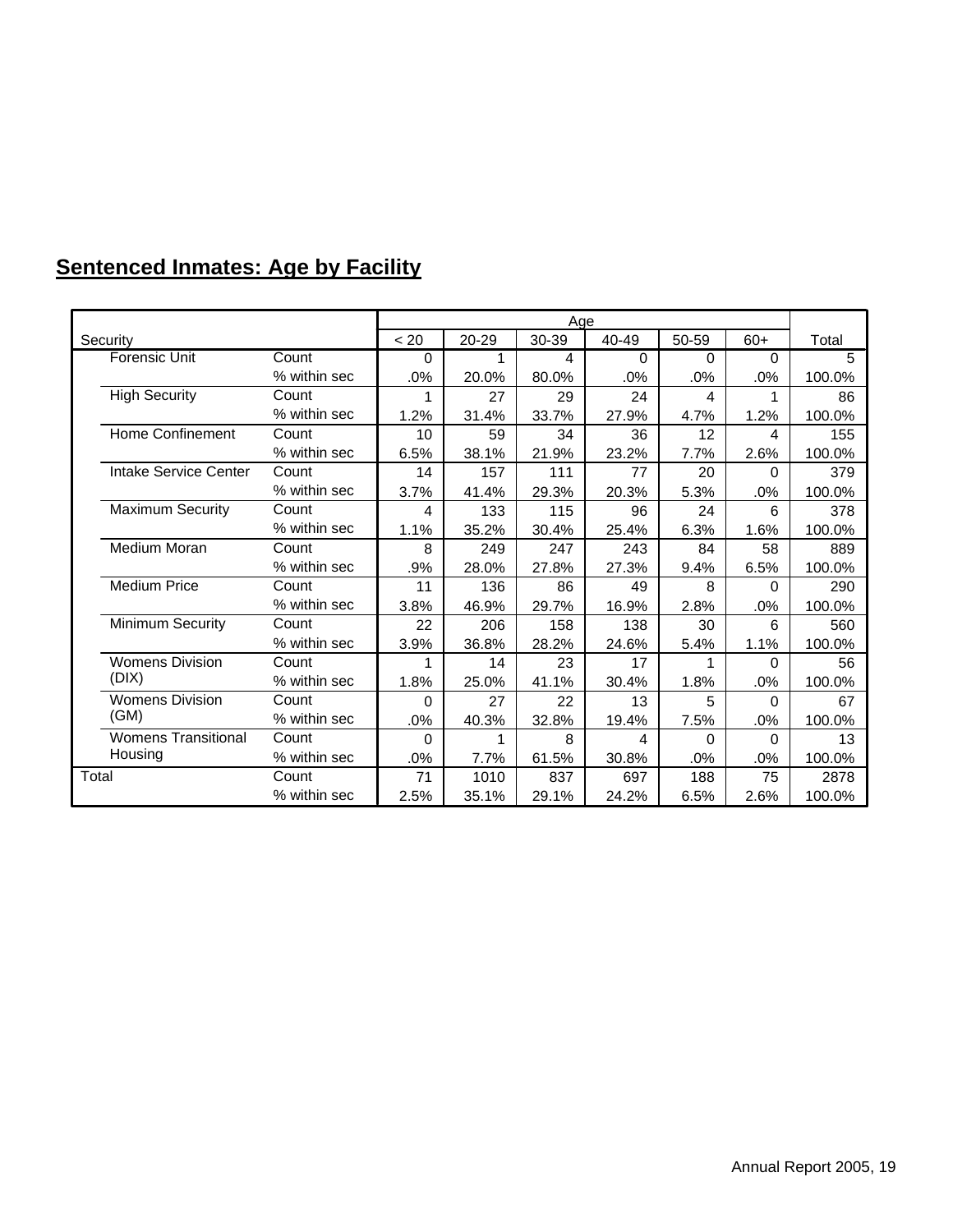# **Inmate Sentence Length by Facility**

|                            |                   |          |          | Sentence Length |          |                |       |        |
|----------------------------|-------------------|----------|----------|-----------------|----------|----------------|-------|--------|
|                            |                   | 6 mos    | 6 mos    | $1 - 3$         | $3 - 5$  | $5 - 10$       | $10+$ |        |
| Security                   |                   | or less  | $-1$ yr  | yrs             | yrs      | yrs            | yrs   | Total  |
| <b>Forensic Unit</b>       | Count             | $\Omega$ | $\Omega$ | $\Omega$        | $\Omega$ | 1              | 4     | 5      |
|                            | % within security | .0%      | .0%      | .0%             | .0%      | 20.0%          | 80.0% | 100.0% |
| <b>High Security</b>       | Count             | 1        | 1        | 6               | 14       | 17             | 47    | 86     |
|                            | % within security | 1.2%     | 1.2%     | 7.0%            | 16.3%    | 19.8%          | 54.7% | 100.0% |
| <b>Home Confinement</b>    | Count             | 103      | 26       | 23              | 3        | $\Omega$       | 0     | 155    |
|                            | % within security | 66.5%    | 16.8%    | 14.8%           | 1.9%     | .0%            | .0%   | 100.0% |
| Intake Service Center      | Count             | 172      | 70       | 79              | 28       | 22             | 8     | 379    |
|                            | % within security | 45.4%    | 18.5%    | 20.8%           | 7.4%     | 5.8%           | 2.1%  | 100.0% |
| <b>Maximum Security</b>    | Count             | 6        | 11       | 34              | 46       | 48             | 233   | 378    |
|                            | % within security | 1.6%     | 2.9%     | 9.0%            | 12.2%    | 12.7%          | 61.6% | 100.0% |
| Medium Moran               | Count             | 25       | 48       | 145             | 109      | 213            | 349   | 889    |
|                            | % within security | 2.8%     | 5.4%     | 16.3%           | 12.3%    | 24.0%          | 39.3% | 100.0% |
| <b>Medium Price</b>        | Count             | 47       | 45       | 103             | 55       | 35             | 5     | 290    |
|                            | % within security | 16.2%    | 15.5%    | 35.5%           | 19.0%    | 12.1%          | 1.7%  | 100.0% |
| Minimum Security           | Count             | 197      | 87       | 157             | 77       | 30             | 12    | 560    |
|                            | % within security | 35.2%    | 15.5%    | 28.0%           | 13.8%    | 5.4%           | 2.1%  | 100.0% |
| <b>Womens Division</b>     | Count             | 24       | 14       | 10              | 5        | $\mathfrak{p}$ |       | 56     |
| (DIX)                      | % within security | 42.9%    | 25.0%    | 17.9%           | 8.9%     | 3.6%           | 1.8%  | 100.0% |
| <b>Womens Division</b>     | Count             | 27       | 14       | 10              | 3        | 8              | 5     | 67     |
| (GM)                       | % within security | 40.3%    | 20.9%    | 14.9%           | 4.5%     | 11.9%          | 7.5%  | 100.0% |
| <b>Womens Transitional</b> | Count             | 2        | 8        |                 | 2        | 0              | 0     | 13     |
| Housing                    | % within security | 15.4%    | 61.5%    | 7.7%            | 15.4%    | .0%            | .0%   | 100.0% |
| Total                      | Count             | 604      | 324      | 568             | 342      | 376            | 664   | 2878   |
|                            | % within security | 21.0%    | 11.3%    | 19.7%           | 11.9%    | 13.1%          | 23.1% | 100.0% |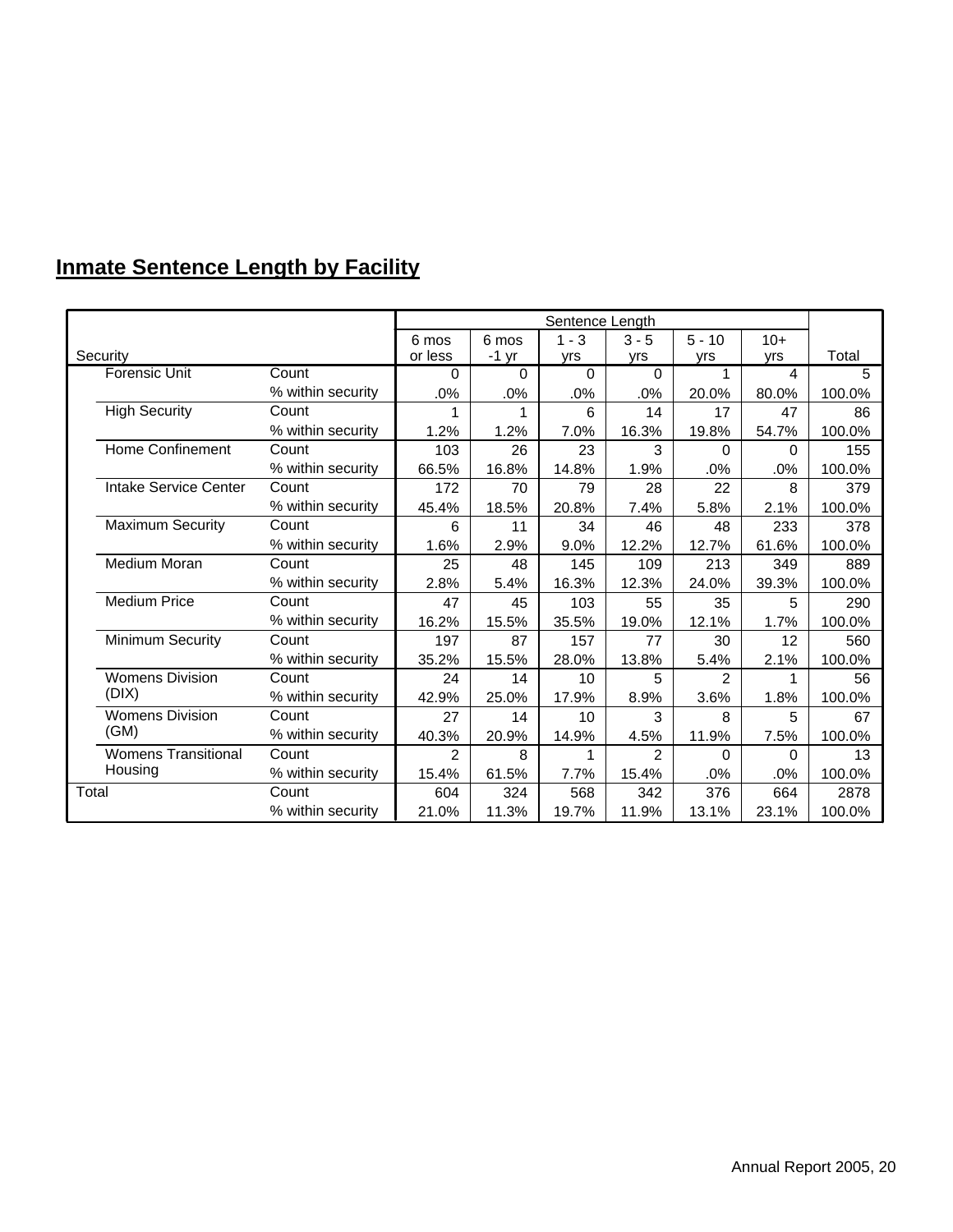### *VI. COMMUNITY CORRECTIONS (22,778)* **Probation Population (22,382)**



#### **PROBATION POPULATION: Sex**

#### **SUMMARY:**

At the time of this analysis, 83% of the probation population were male.

Approximately 3,900 probationers are excluded from analyses in the probation section of this report. Excluded are the following groups of probationers: probation holds (i.e., persons currently incarcerated but having probation following prison release), deportees, and Rhode Island offenders supervised in another state.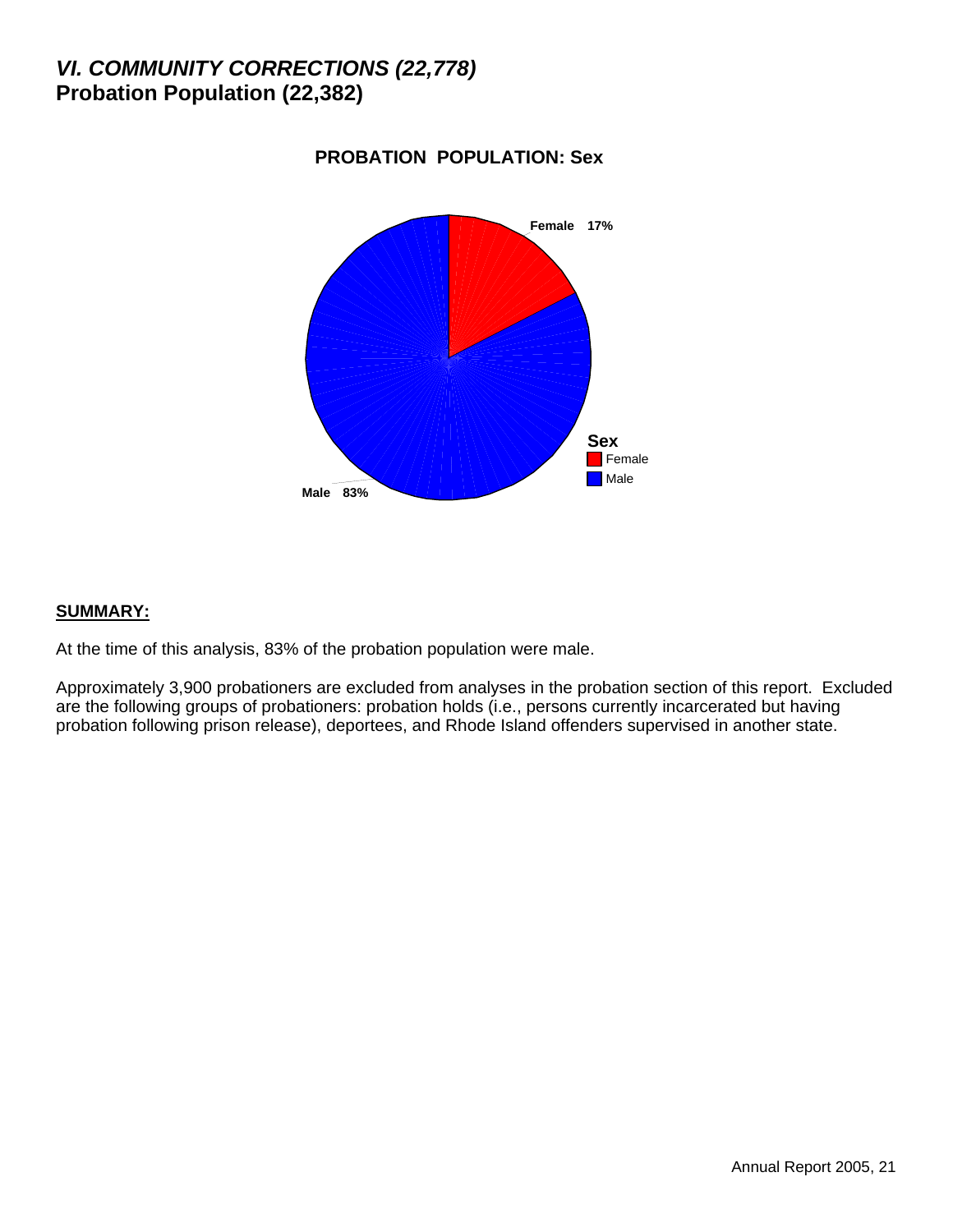#### **PROBATION POPULATION: Type of Offense**



|       |        |              |         | Tvpe of Offense |      |       |            |        |  |  |  |
|-------|--------|--------------|---------|-----------------|------|-------|------------|--------|--|--|--|
| Sex   |        |              | Violent | Sex             | B&E  | Drug  | Nonviolent | Total  |  |  |  |
|       | Female | Count        | 936     | 15              | 92   | 1090  | 1745       | 3878   |  |  |  |
|       |        | % within sex | 24.1%   | .4%             | 2.4% | 28.1% | 45.0%      | 100.0% |  |  |  |
|       | Male   | Count        | 7355    | 709             | 938  | 5003  | 4379       | 18384  |  |  |  |
|       |        | % within sex | 40.0%   | 3.9%            | 5.1% | 27.2% | 23.8%      | 100.0% |  |  |  |
| Total |        | Count        | 8291    | 724             | 1030 | 6093  | 6124       | 22262  |  |  |  |
|       |        | % within sex | 37.2%   | 3.3%            | 4.6% | 27.4% | 27.5%      | 100.0% |  |  |  |

#### **SUMMARY:**

Within the probation population, the largest proportion of males were under supervision for violent crimes (40%), while close to half (45%) of all women were under supervision for nonviolent crimes.

NOTE: At the time of this analysis, 120 probationers were missing information regarding their type of offense. As a result, these offenders were not included in the table above.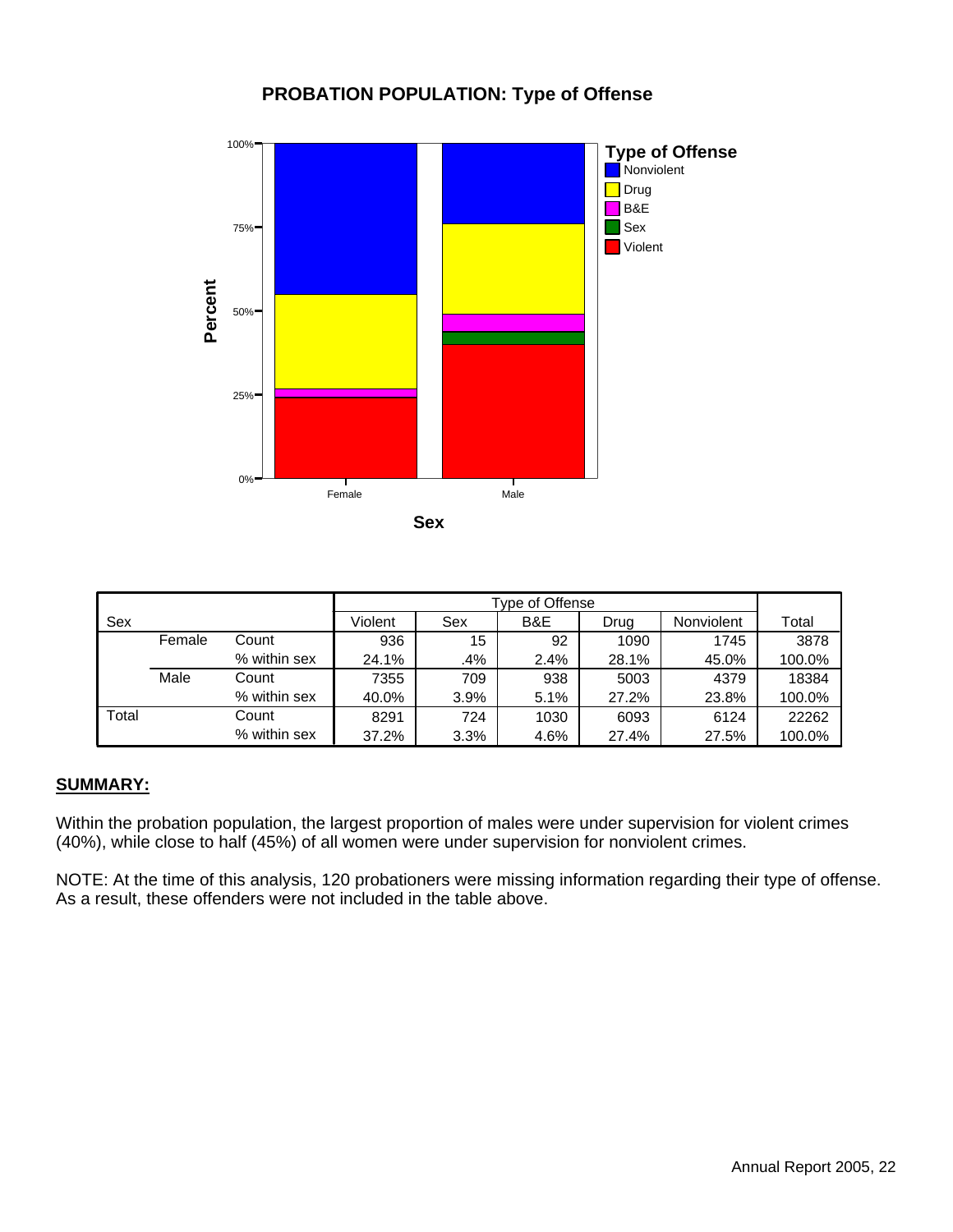#### **PROBATION POPULATION: Race**



|       |        |              |              |       |       | Race     |        |       |         |        |
|-------|--------|--------------|--------------|-------|-------|----------|--------|-------|---------|--------|
|       |        |              |              |       |       |          | Amer   |       |         |        |
| Sex   |        |              | <b>Black</b> | White | Asian | Hispanic | Indian | Other | Unknown | Total  |
|       | Female | Count        | 727          | 2378  | 19    | 483      | 26     | 28    | 237     | 3898   |
|       |        | % within sex | 18.7%        | 61.0% | .5%   | 12.4%    | .7%    | .7%   | 6.1%    | 100.0% |
|       | Male   | Count        | 3528         | 10548 | 170   | 3479     | 77     | 99    | 583     | 18484  |
|       |        | % within sex | 19.1%        | 57.1% | .9%   | 18.8%    | .4%    | .5%   | 3.2%    | 100.0% |
| Total |        | Count        | 4255         | 12926 | 189   | 3962     | 103    | 127   | 820     | 22382  |
|       |        | % within sex | 19.0%        | 57.8% | .8%   | 17.7%    | .5%    | .6%   | 3.7%    | 100.0% |

#### **SUMMARY:**

The majority of all males and females under probation supervision were White (57% and 61%, respectively), followed by Black (19% and 19%, respectively).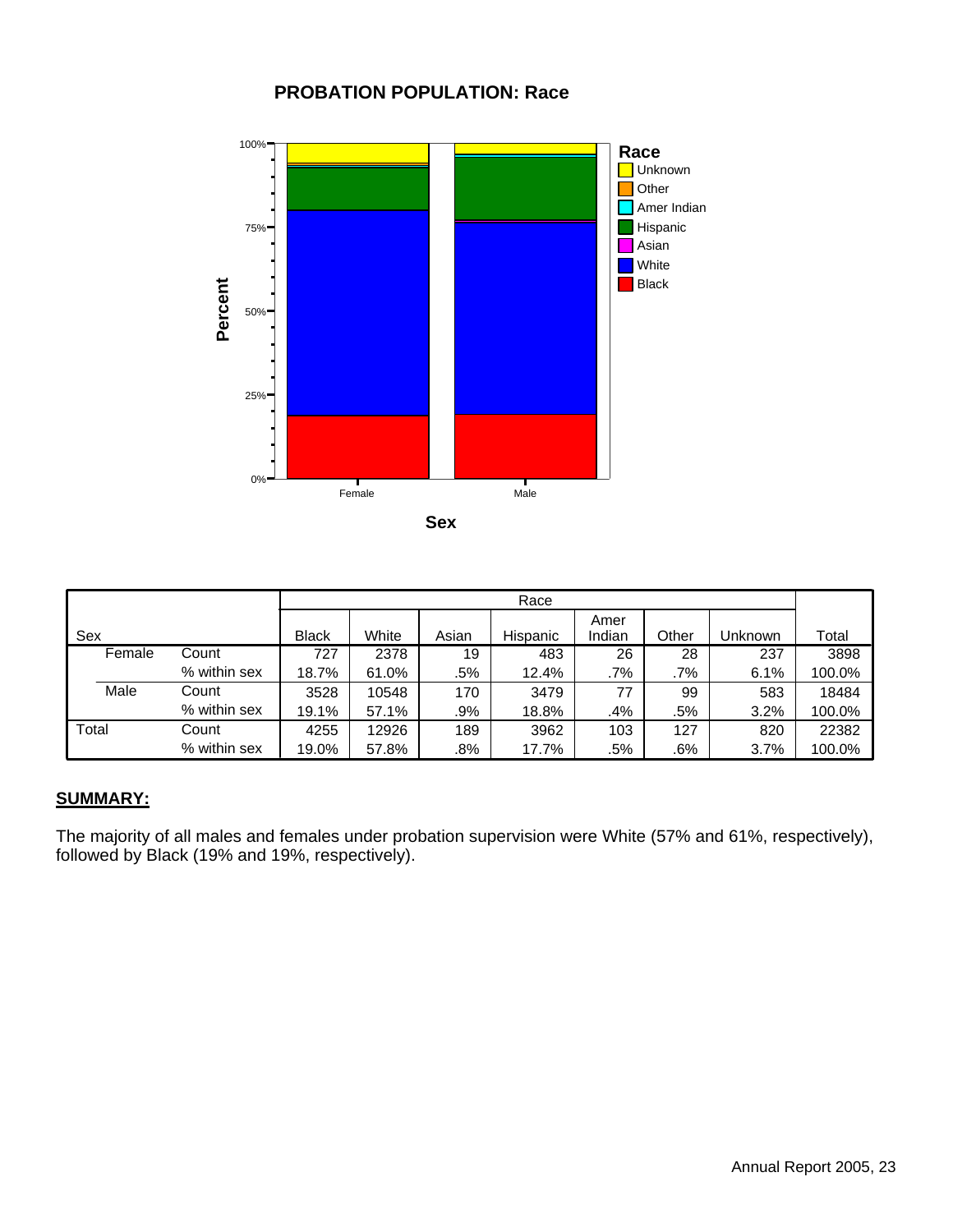#### **PROBATION POPULATION: Age**



|        |              | Age  |           |       |       |       |       |        |  |  |
|--------|--------------|------|-----------|-------|-------|-------|-------|--------|--|--|
| Sex    |              | < 20 | $20 - 29$ | 30-39 | 40-49 | 50-59 | $60+$ | Total  |  |  |
| Female | Count        | 74   | 1069      | 1229  | 1150  | 307   | 69    | 3898   |  |  |
|        | % within sex | 1.9% | 27.4%     | 31.5% | 29.5% | 7.9%  | 1.8%  | 100.0% |  |  |
| Male   | Count        | 425  | 6021      | 5390  | 4480  | 1635  | 533   | 18484  |  |  |
|        | % within sex | 2.3% | 32.6%     | 29.2% | 24.2% | 8.8%  | 2.9%  | 100.0% |  |  |
| Total  | Count        | 499  | 7090      | 6619  | 5630  | 1942  | 602   | 22382  |  |  |
|        | % within sex | 2.2% | 31.7%     | 29.6% | 25.2% | 8.7%  | 2.7%  | 100.0% |  |  |

#### **SUMMARY:**

At the time of this analysis, there were 499 probationers under the age of 20. The majority of females (61%) were between the ages of 30 and 49. The majority of males (62%) were between the ages of 20 and 39.

The average age for all probationers was 36, with a range of 17 to 91.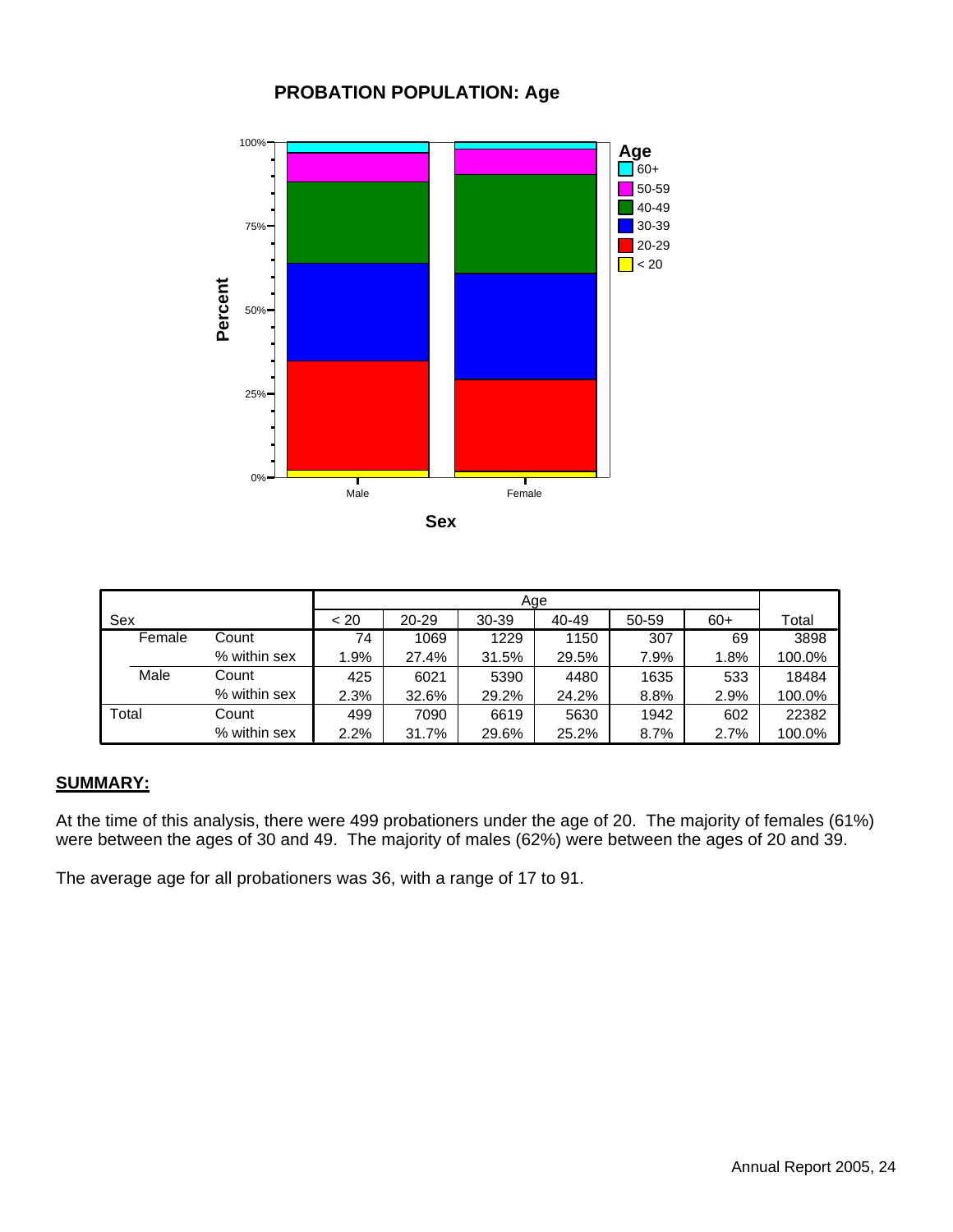### *VI. COMMUNITY CORRECTIONS* **Parole Population (396)**



#### **PAROLE POPULATION: Sex**

#### **SUMMARY:**

At the time of this analysis, a very small percentage of parolees were female (7%).

Fifty-seven of the 396 parolees had the added supervision of electronic monitoring.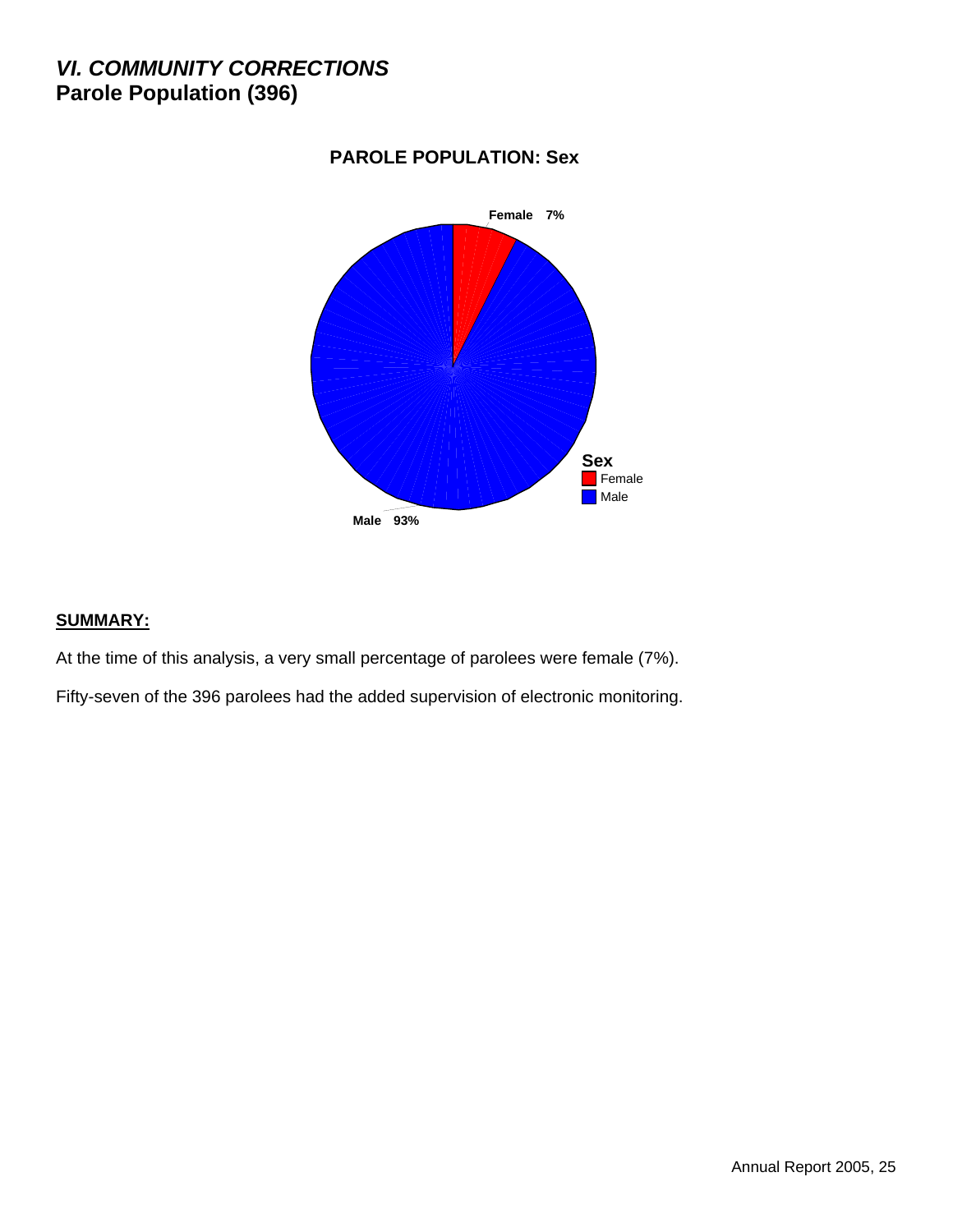#### **PAROLE POPULATION: Type of Offense**



|       |        |              |         | Type of Offense |       |       |            |        |  |  |  |  |
|-------|--------|--------------|---------|-----------------|-------|-------|------------|--------|--|--|--|--|
| Sex   |        |              | Violent | Sex             | B&E   | Drug  | Nonviolent | Total  |  |  |  |  |
|       | Female | Count        | 12      |                 | 3     | 10    | 3          | 29     |  |  |  |  |
|       |        | % within sex | 41.4%   | 3.4%            | 10.3% | 34.5% | 10.3%      | 100.0% |  |  |  |  |
|       | Male   | Count        | 247     |                 | 20    | 76    | 17         | 367    |  |  |  |  |
|       |        | % within sex | 67.3%   | 1.9%            | 5.4%  | 20.7% | 4.6%       | 100.0% |  |  |  |  |
| Total |        | Count        | 259     | 8               | 23    | 86    | 20         | 396    |  |  |  |  |
|       |        | % within sex | 65.4%   | 2.0%            | 5.8%  | 21.7% | 5.1%       | 100.0% |  |  |  |  |

#### **SUMMARY:**

Within the parole population, most males and females were under supervision for violent crimes (67% and 41%, respectively). Another 35% of females were under parole supervision for drug offenses.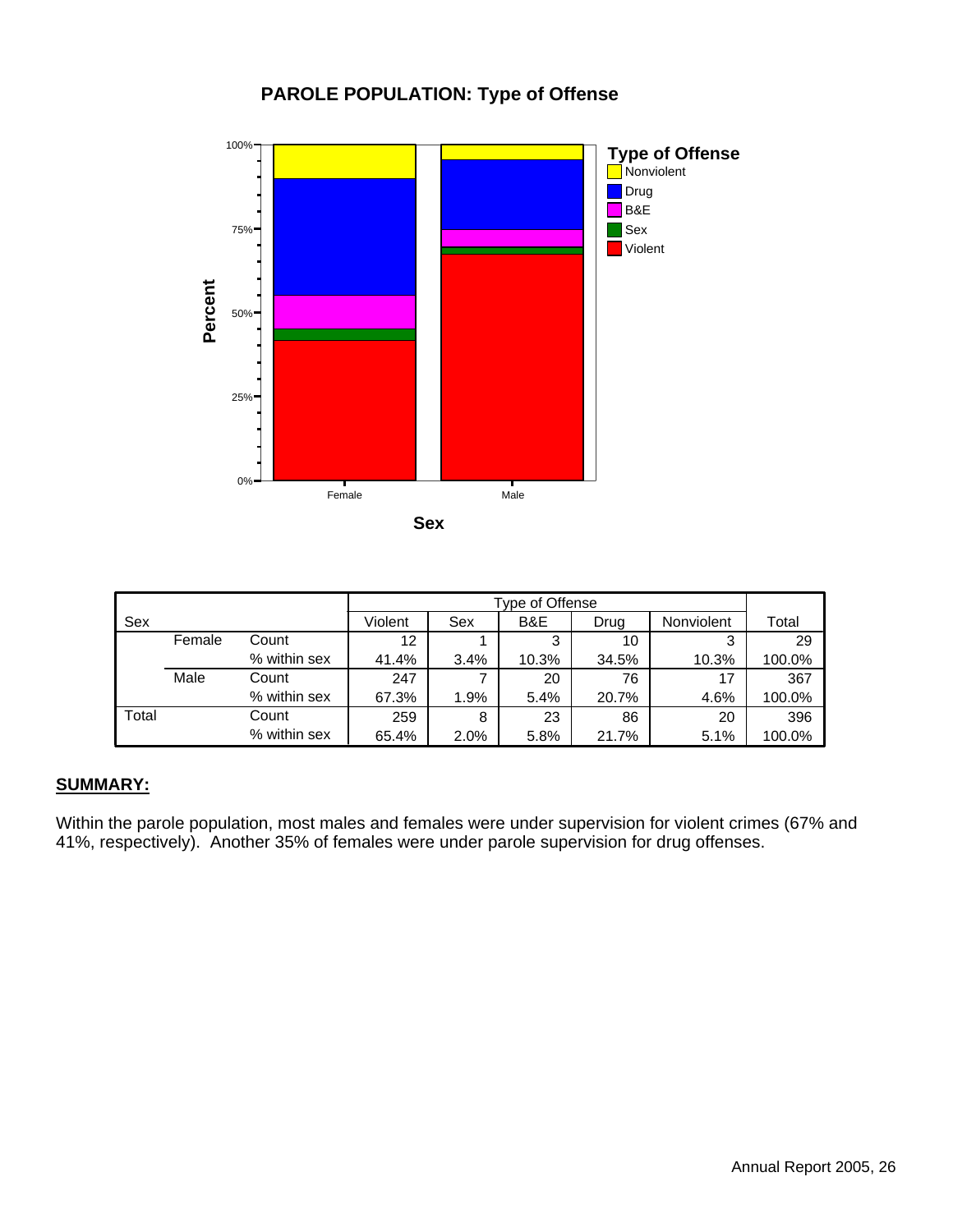#### **PAROLE POPULATION: Race**



|        |              |              | Race  |       |          |                |       |         |        |  |
|--------|--------------|--------------|-------|-------|----------|----------------|-------|---------|--------|--|
| Sex    |              | <b>Black</b> | White | Asian | Hispanic | Amer<br>Indian | Other | Unknown | Total  |  |
| Female | Count        | っ            | 19    | ົ     | 6        | 0              | 0     | 0       | 29     |  |
|        | % within sex | 6.9%         | 65.5% | 6.9%  | 20.7%    | $.0\%$         | .0%   | .0%     | 100.0% |  |
| Male   | Count        | 77           | 212   | 3     | 69       | 2              |       | 3       | 367    |  |
|        | % within sex | 21.0%        | 57.8% | .8%   | 18.8%    | .5%            | .3%   | .8%     | 100.0% |  |
| Total  | Count        | 79           | 231   | 5     | 75       | ⌒              |       | 3       | 396    |  |
|        | % within sex | 19.9%        | 58.3% | 1.3%  | 18.9%    | .5%            | .3%   | .8%     | 100.0% |  |

#### **SUMMARY:**

The majority of all males and females under parole supervision were White (58%), followed by Black and Hispanic (20% and 19%, respectively).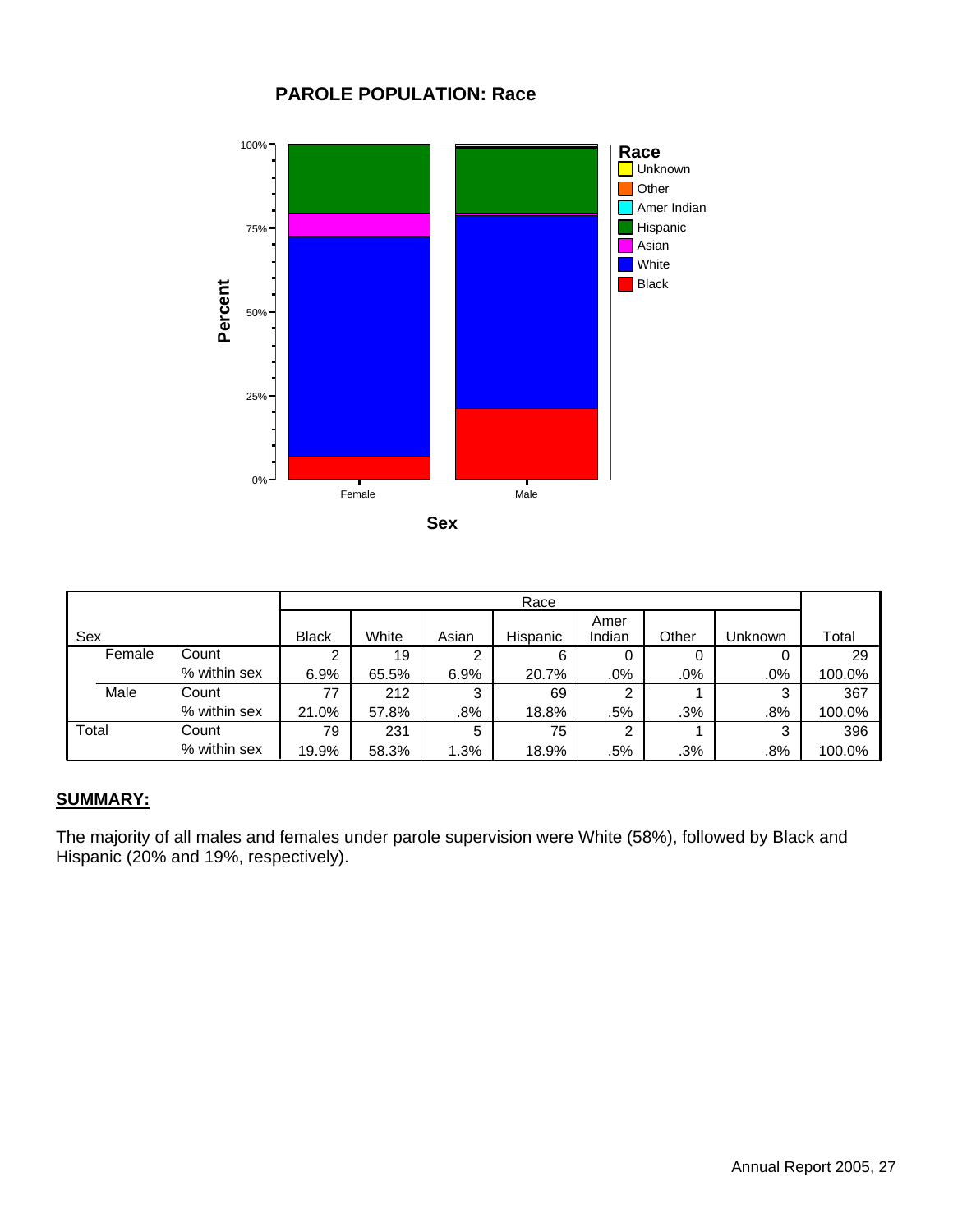#### **PAROLE POPULATION: Age**



| Sex   |        |              | 20-29 | 30-39 | 40-49 | 50-59 | $60+$ | Total  |
|-------|--------|--------------|-------|-------|-------|-------|-------|--------|
|       | Female | Count        | 5     |       | 14    | 2     |       | 29     |
|       |        | % within sex | 17.2% | 24.1% | 48.3% | 6.9%  | 3.4%  | 100.0% |
|       | Male   | Count        | 87    | 120   | 93    | 48    | 19    | 367    |
|       |        | % within sex | 23.7% | 32.7% | 25.3% | 13.1% | 5.2%  | 100.0% |
| Total |        | Count        | 92    | 127   | 107   | 50    | 20    | 396    |
|       |        | % within sex | 23.2% | 32.1% | 27.0% | 12.6% | 5.1%  | 100.0% |

#### **SUMMARY:**

At the time of this analysis, there were no parolees under the age of 20. The majority of females under parole supervision were distributed between two categories: 30-39 (24%) and 40-49 (48%). The majority of men under parole supervision were distributed between three categories: 20-29 (24%), 30-39 (33%) and 40-49 (25%).

The average age for all parolees was 39, with a range from 20 to 82.